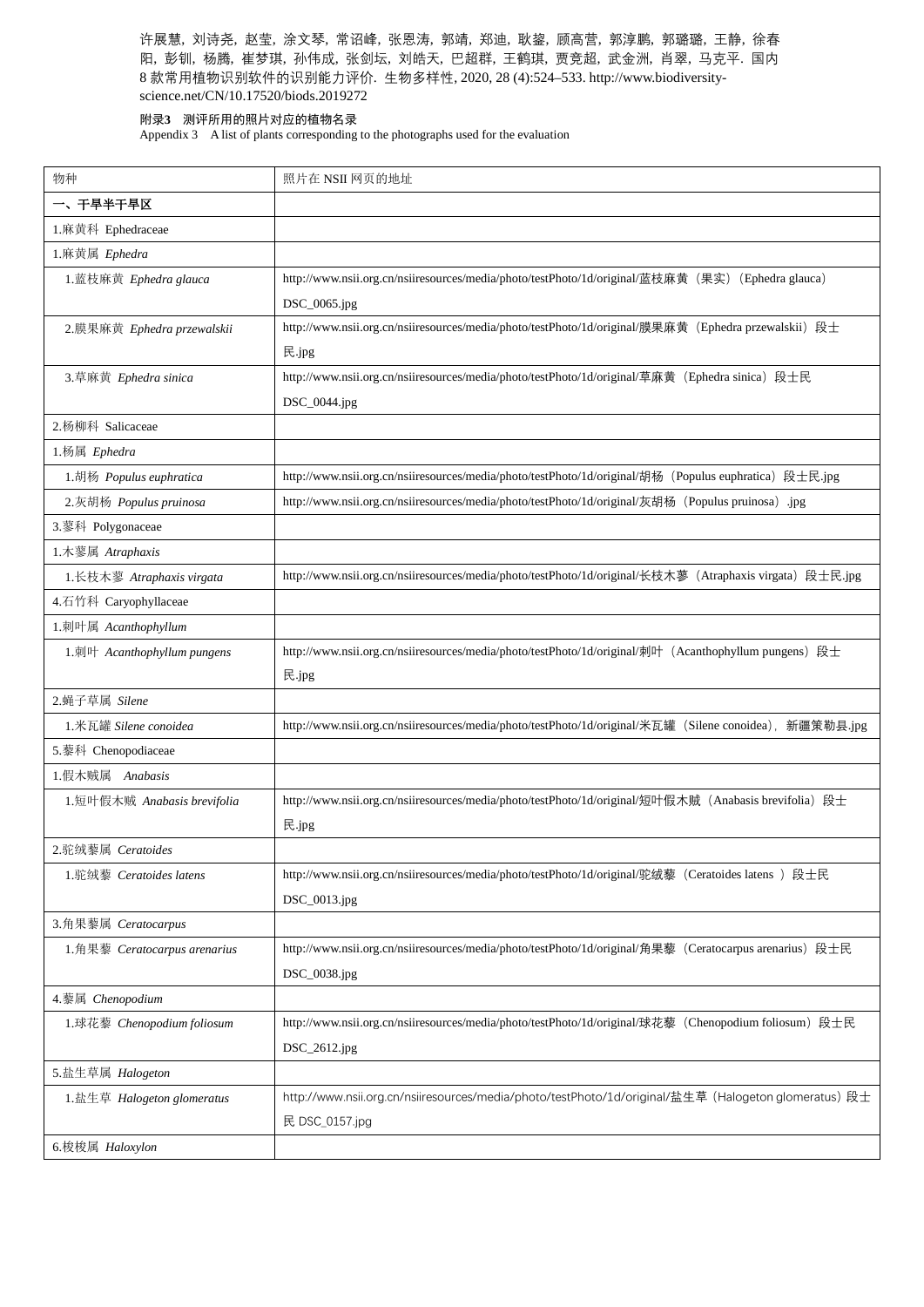| 物种                               | 照片在 NSII 网页的地址                                                                                           |
|----------------------------------|----------------------------------------------------------------------------------------------------------|
| 1.无叶梭梭 Haloxylon aphyllum        | http://www.nsii.org.cn/nsiiresources/media/photo/testPhoto/1d/original/无叶梭梭 (果实) (Haloxylon aphyllum) -  |
|                                  | 王喜勇.jpg                                                                                                  |
| 2.白梭梭 Haloxylon persicum         | http://www.nsii.org.cn/nsiiresources/media/photo/testPhoto/1d/original/白梭梭 (Haloxylon persicum) 果实, 新疆   |
|                                  | 精河县.jpg                                                                                                  |
| 7. 戈壁藜属 Iljinia                  |                                                                                                          |
| 1. 戈壁藜 Iljinia regelii           | http://www.nsii.org.cn/nsiiresources/media/photo/testPhoto/1d/original/戈壁藜(IJjinia regelii)段士民.jpg       |
| 8.盐角草属 Salicornia                |                                                                                                          |
| 1.盐角草 Salicornia europaea        | http://www.nsii.org.cn/nsiiresources/media/photo/testPhoto/1d/original/盐角草 (Salicornia europaea)段士民.jpg  |
| 9.猪毛菜属 Salsola                   |                                                                                                          |
| 1.散枝猪毛菜 Salsola brachiata        | http://www.nsii.org.cn/nsiiresources/media/photo/testPhoto/1d/original/散枝猪毛菜 (Salsola brachiata) 段士民.jpg |
| 2.浆果猪毛菜 Salsola foliosa          | http://www.nsii.org.cn/nsiiresources/media/photo/testPhoto/1d/original/浆果猪毛菜 (Salsola foliosa) 段士民.jpg   |
| 6. 毛茛科 Ranunculaceae             |                                                                                                          |
| 1.角果毛茛属 Ceratocephala            |                                                                                                          |
| 1.角果毛茛 Ceratocephala testiculata | http://www.nsii.org.cn/nsiiresources/media/photo/testPhoto/1d/original/角果毛茛(Ceratocephala testiculata)段士 |
|                                  | 民 DSC_0184.jpg                                                                                           |
| 2.铁线莲属 Clematis                  |                                                                                                          |
| 1.甘青铁线莲 Clematis tangutica       | http://www.nsii.org.cn/nsiiresources/media/photo/testPhoto/1d/original/甘青铁线莲(Clematis tangutica)段士民      |
|                                  | DSC_0058.jpg                                                                                             |
| 7. 罂粟科 Papaveraceae              |                                                                                                          |
| 1. 海罂粟属 Glaucium                 |                                                                                                          |
| 1.鳞果海罂粟 Glaucium squamigerum     | http://www.nsii.org.cn/nsiiresources/media/photo/testPhoto/1d/original/鳞果海罂粟 (Glaucium squamigerum) 段士   |
|                                  | 民.jpg                                                                                                    |
| 8.十字花科 Cruciferae                |                                                                                                          |
| 1.群心菜属 Cardaria                  |                                                                                                          |
| 毛果群心菜 Cardaria pubescens         | http://www.nsii.org.cn/nsiiresources/media/photo/testPhoto/1d/original/毛果群心菜 (Cardaria pubescens) 段士民    |
|                                  | DSC_0015.jpg                                                                                             |
| 2.涩荠属 Malcolmia                  |                                                                                                          |
| 1.涩荠 Malcolmia africana          | http://www.nsii.org.cn/nsiiresources/media/photo/testPhoto/1d/original/涩荠 (Malcolmia africana), 新疆乌鲁木    |
|                                  | 齐.jpg                                                                                                    |
| 3. 菥蓂属 Thlaspi                   |                                                                                                          |
| 1. 菥蓂 Thlaspi arvense            | http://www.nsii.org.cn/nsiiresources/media/photo/testPhoto/1d/original/菥蓂 (Thlaspi arvense), 段士民         |
|                                  | DSC_0026.jpg                                                                                             |
| 9. 蔷薇科 Rosaceae                  |                                                                                                          |
| 1. 蔷薇属 Hulthemia                 |                                                                                                          |
| 1. 单叶蔷薇 Hulthemia berberifolia   | http://www.nsii.org.cn/nsiiresources/media/photo/testPhoto/1d/original/单叶蔷薇 (Hulthemia berberifolia), 段士 |
|                                  | 民.jpg                                                                                                    |
| 2.绣线菊属 Spiraea                   |                                                                                                          |
| 1.金丝桃叶绣线菊 Spiraea                | http://www.nsii.org.cn/nsiiresources/media/photo/testPhoto/1d/original/金丝桃叶绣线菊 (Spiraea hypericifolia) 段 |
| hypericifolia                    | 士民 $DSC_0202.jpg$                                                                                        |
| 10.豆科 Fabaceae                   |                                                                                                          |
| 1.骆驼刺属 Alhagi                    |                                                                                                          |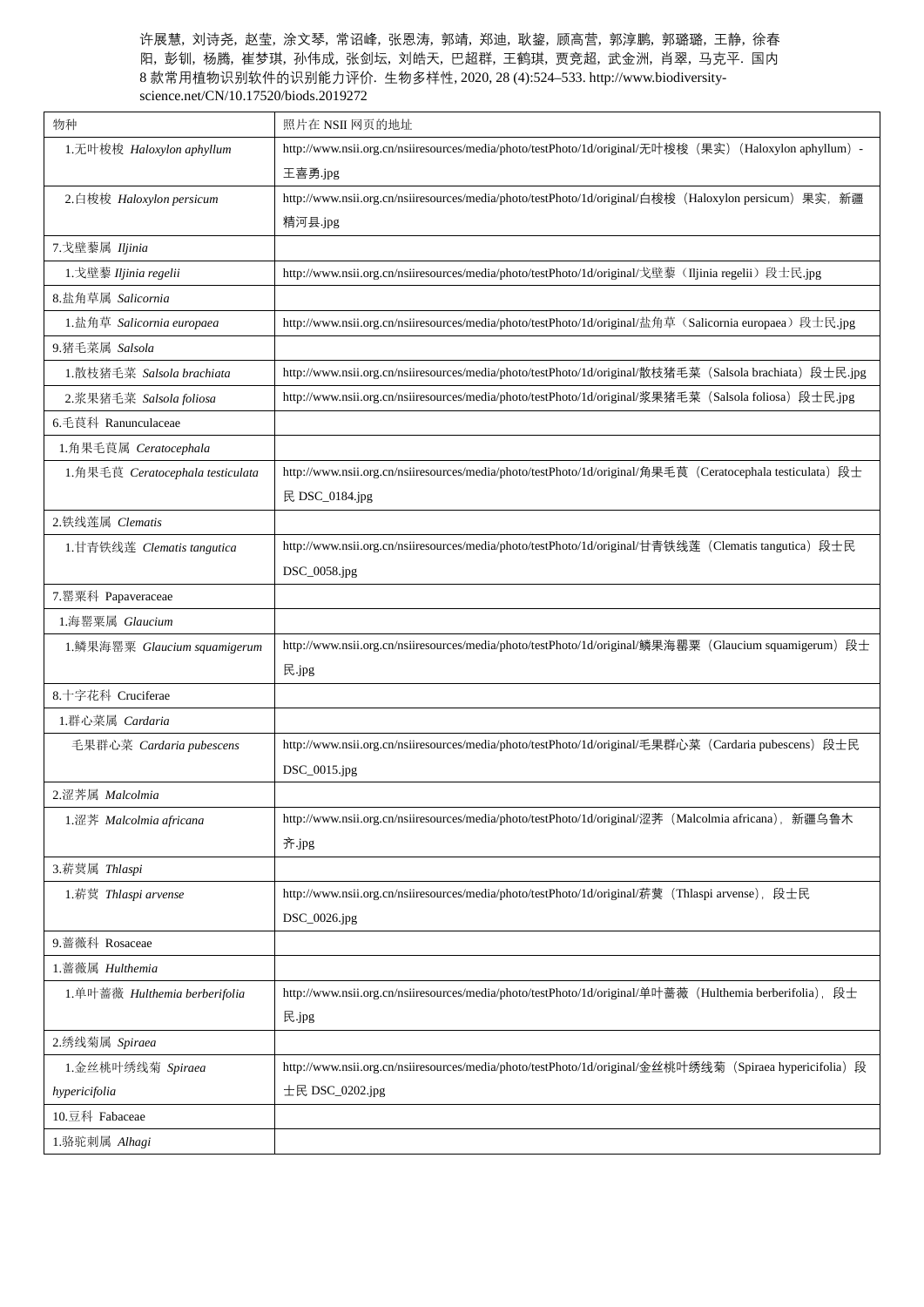| 物种                              | 照片在 NSII 网页的地址                                                                                           |
|---------------------------------|----------------------------------------------------------------------------------------------------------|
| 1.骆驼刺 Alhagi sparsifolia        | http://www.nsii.org.cn/nsiiresources/media/photo/testPhoto/1d/original/骆驼刺 (Alhagi sparsifolia) 段士民      |
|                                 | IMG_8534.jpg                                                                                             |
| 2.沙冬青属 Ammopiptanthus           |                                                                                                          |
| 1.沙冬青 Ammopiptanthus mongolicus | http://www.nsii.org.cn/nsiiresources/media/photo/testPhoto/1d/original/沙冬青 (Ammopiptanthus mongolicus) 段 |
|                                 | 士民 $DSC_0083.jpg$                                                                                        |
| 2.小沙冬青 Ammopiptanthus nanus     | http://www.nsii.org.cn/nsiiresources/media/photo/testPhoto/1d/original/小沙冬青 (Ammopiptanthus nanus) 段士民   |
|                                 | DSC_0002.jpg                                                                                             |
| 3.黄耆属 Astragalus                |                                                                                                          |
| 1.长毛荚黄耆 Astragalus macrotrichus | http://www.nsii.org.cn/nsiiresources/media/photo/testPhoto/1d/original/长毛荚黄耆 (Astragalus macrotrichus) 段 |
|                                 | 士民.jpg                                                                                                   |
| 2. 茧荚黄耆 Astragalus lehmannianus | http://www.nsii.org.cn/nsiiresources/media/photo/testPhoto/1d/original/茧荚黄耆 (Astragalus lehmannianus) 段士 |
|                                 | 民.jpg                                                                                                    |
| 4.无叶豆属 Eremosparton             |                                                                                                          |
| 1.准噶尔无叶豆 Eremosparton           | http://www.nsii.org.cn/nsiiresources/media/photo/testPhoto/1d/original/准噶尔无叶豆 (Eremosparton songoricum)  |
| songoricum                      | 段士民 DSC_0062.jpg                                                                                         |
| 5. 锦鸡儿属 Caragana                |                                                                                                          |
| 1. 刺叶锦鸡儿 Caragana               | http://www.nsii.org.cn/nsiiresources/media/photo/testPhoto/1d/original/刺叶锦鸡儿 (Caragana acanthophylla) 段士 |
| acanthophylla                   | 民 DSC_0123.jpg                                                                                           |
| 6.甘草属 Glycyrrhiza               |                                                                                                          |
| 1.粗毛甘草 Glycyrrhiza aspera       | http://www.nsii.org.cn/nsiiresources/media/photo/testPhoto/1d/original/粗毛甘草 (Glycyrrhiza aspera) 段士民.jpg |
| 2.胀果甘草 Glycyrrhiza inflata      | http://www.nsii.org.cn/nsiiresources/media/photo/testPhoto/1d/original/胀果甘草 (Glycyrrhiza inflata) 段士民    |
|                                 | DSC_0072.jpg                                                                                             |
| 3.甘草 Glycyrrhiza uralensis      | http://www.nsii.org.cn/nsiiresources/media/photo/testPhoto/1d/original/甘草 (Glycyrrhiza uralensis), 新疆青河  |
|                                 | 县.jpg                                                                                                    |
| 7.铃铛刺属 Halimodendron            |                                                                                                          |
| 1.铃铛刺 Halimodendron halodendron | http://www.nsii.org.cn/nsiiresources/media/photo/testPhoto/1d/original/铃铛刺 (Halimodendron halodendron) 段 |
|                                 | 士民.jpg                                                                                                   |
| 8.岩黄耆属 Hedysarum                |                                                                                                          |
| 1. 细枝岩黄耆 Hedysarum scoparium    | http://www.nsii.org.cn/nsiiresources/media/photo/testPhoto/1d/original/细枝岩黄耆 (Hedysarum scoparium) 段士    |
|                                 | 民.jpg                                                                                                    |
| 9.苦马豆属 Sphaerophysa             |                                                                                                          |
| 1.苦马豆 Sphaerophysa salsula      | http://www.nsii.org.cn/nsiiresources/media/photo/testPhoto/1d/original/苦马豆 (Sphaerophysa salsula) 段士民    |
|                                 | DSC_0084.jpg                                                                                             |
| 11.蒺藜科 Zygophyllaceae           |                                                                                                          |
| 1.白刺属 Nitraria                  |                                                                                                          |
| 1.泡果白刺 Nitraria sphaerocarpa    | http://www.nsii.org.cn/nsiiresources/media/photo/testPhoto/1d/original/泡果白刺 (Nitraria sphaerocarpa) 段士民  |
|                                 | DSC_0046.jpg                                                                                             |
| 2.唐古特白刺 Nitraria tangutorum     | http://www.nsii.org.cn/nsiiresources/media/photo/testPhoto/1d/original/唐古特白刺 (Nitraria tangutorum ) 段士民  |
|                                 | DSC_0054.jpg                                                                                             |
| 2.骆驼蓬属 Peganum                  |                                                                                                          |
| 1.骆驼蓬 Peganum harmala           | http://www.nsii.org.cn/nsiiresources/media/photo/testPhoto/1d/original/骆驼蓬 (Peganum harmala) 段士民         |
|                                 | DSC_0066.jpg                                                                                             |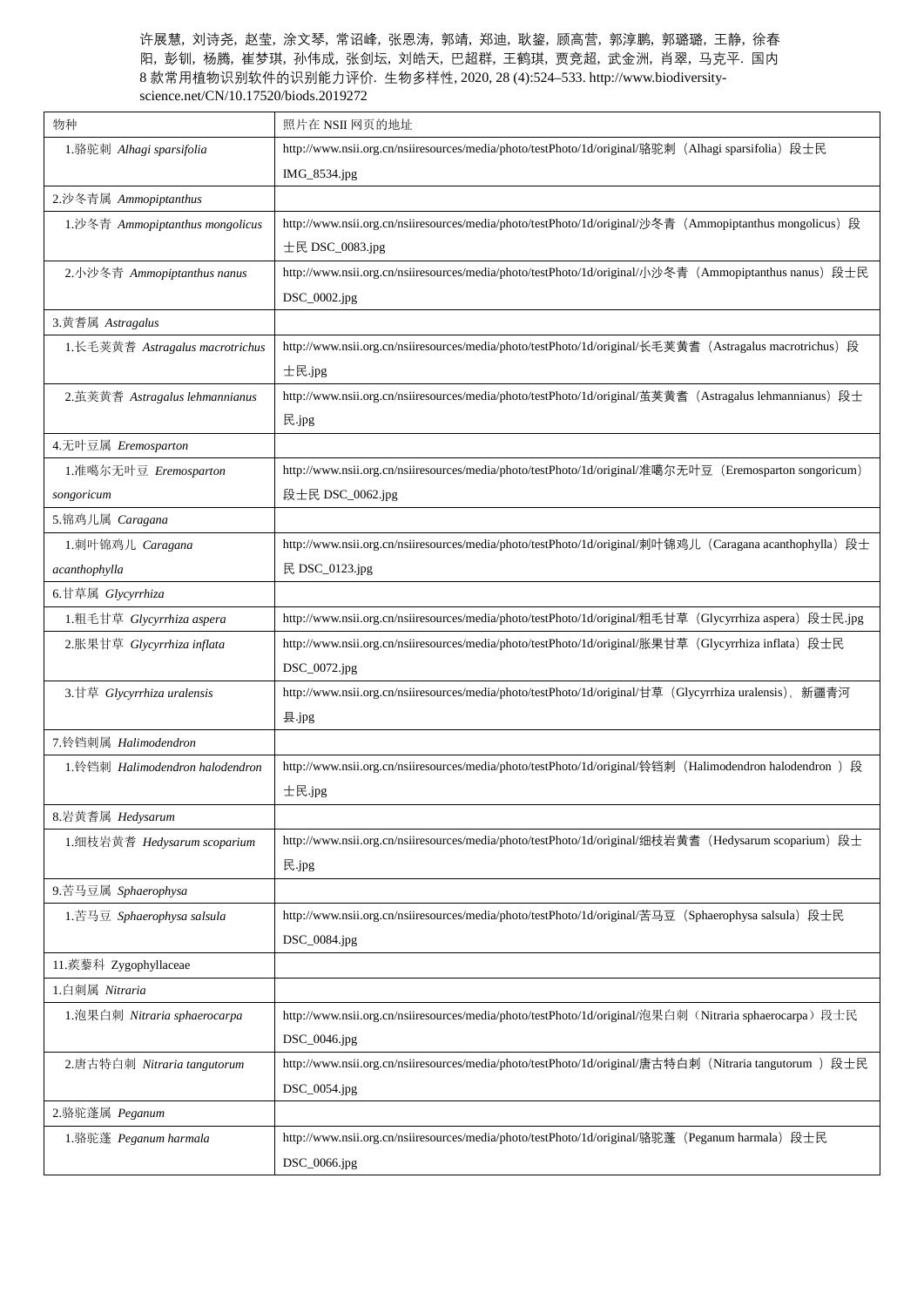| 物种                              | 照片在 NSII 网页的地址                                                                                           |
|---------------------------------|----------------------------------------------------------------------------------------------------------|
| 3.驼蹄瓣属 Zygophyllum              |                                                                                                          |
| 1.驼蹄瓣 Zygophyllum fabago        | http://www.nsii.org.cn/nsiiresources/media/photo/testPhoto/1d/original/驼蹄瓣 (Zygophyllum fabago) 段士民.jpg  |
| 2. 大花霸王 Zygophyllum potaninii   | http://www.nsii.org.cn/nsiiresources/media/photo/testPhoto/1d/original/大花霸王 (Zygophyllum potaninii) 段士   |
|                                 | 民 DSC_0077.jpg                                                                                           |
| 12.亚麻科 Linaceae                 |                                                                                                          |
| 1.亚麻属 Linum                     |                                                                                                          |
| $1.\nPsi$ 麻 Linum usitatissimum | http://www.nsii.org.cn/nsiiresources/media/photo/testPhoto/1d/original/亚麻 (Linum usitatissimum) -王喜勇.jpg |
| 13.胡颓子科 Elaeagnaceae            |                                                                                                          |
| 1. 胡颓子属 Elaeagnus               |                                                                                                          |
| 1. 尖果沙枣 Elaeagnus oxycarpa      | http://www.nsii.org.cn/nsiiresources/media/photo/testPhoto/1d/original/尖果沙枣 (Elaeagnus oxycarpa) 段士民.jpg |
| 2.沙棘属 Hippophae                 |                                                                                                          |
| 1.沙棘 Hippophae rhamnoides       | http://www.nsii.org.cn/nsiiresources/media/photo/testPhoto/1d/original/沙棘 (Hippophae rhamnoides) 段士民.jpg |
| 14.半日花科 Cistaceae               |                                                                                                          |
| 1.半日花属 Helianthemum             |                                                                                                          |
| 1.半日花 Helianthemum songaricum   | http://www.nsii.org.cn/nsiiresources/media/photo/testPhoto/1d/original/半日花 (Helianthemum songaricum) 段士  |
|                                 | 民, 新疆伊犁.jpg                                                                                              |
| 15. 柽柳科 Tamaricaceae            |                                                                                                          |
| 1. 柽柳属 Tamarix                  |                                                                                                          |
| 1.短穗柽柳 Tamarix laxa             | http://www.nsii.org.cn/nsiiresources/media/photo/testPhoto/1d/original/短穗柽柳 (Tamarix laxa) 段士民           |
|                                 | DSC_0014.jpg                                                                                             |
| 2. 细穗柽柳 Tamarix leptostachys    | http://www.nsii.org.cn/nsiiresources/media/photo/testPhoto/1d/original/细穗柽柳 (Tamarix leptostachys) 段士民   |
|                                 | DSC_0013.jpg                                                                                             |
| 3.多枝柽柳 Tamarix ramosissima      | http://www.nsii.org.cn/nsiiresources/media/photo/testPhoto/1d/original/多枝柽柳 (Tamarix ramosissima) 段士     |
|                                 | 民.jpg                                                                                                    |
| 16.锁阳科 Cynomoriaceae            |                                                                                                          |
| 1.锁阳属 Cynomorium                |                                                                                                          |
| 1.锁阳 Cynomorium songaricum      | http://www.nsii.org.cn/nsiiresources/media/photo/testPhoto/1d/original/锁阳 (Cynomorium songaricum) 段士民    |
|                                 | DSC_0018.jpg                                                                                             |
| 17. 锦葵科 Malvaceae               |                                                                                                          |
| 1.木槿属 Hibiscus                  |                                                                                                          |
| 1.野西瓜苗 Hibiscus trionum         | http://www.nsii.org.cn/nsiiresources/media/photo/testPhoto/1d/original/野西瓜苗(Hibiscus trionum)段士民         |
|                                 | DSC_0043.jpg                                                                                             |
| 18.白花丹科 Plumbaginaceae          |                                                                                                          |
| 1.补血草属 Limonium                 |                                                                                                          |
| 1.簇枝补血草 Limonium chrysocomum    | http://www.nsii.org.cn/nsiiresources/media/photo/testPhoto/1d/original/簇枝补血草 (Limonium chrysocomum) 段    |
|                                 | 士民 DSC_0083.jpg                                                                                          |
| 2.鸡娃草属 Plumbagella              |                                                                                                          |
| 1.鸡娃草 Plumbagella micrantha     | http://www.nsii.org.cn/nsiiresources/media/photo/testPhoto/1d/original/鸡娃草 (Plumbagella micrantha), 新疆乌  |
|                                 | 鲁木齐.jpg                                                                                                  |
| 3.驼舌草属 Goniolimon               |                                                                                                          |
| 1.驼舌草 Goniolimon speciosum      | http://www.nsii.org.cn/nsiiresources/media/photo/testPhoto/1d/original/驼舌草 (Goniolimon speciosum) 段士民    |
|                                 | DSC_0167.jpg                                                                                             |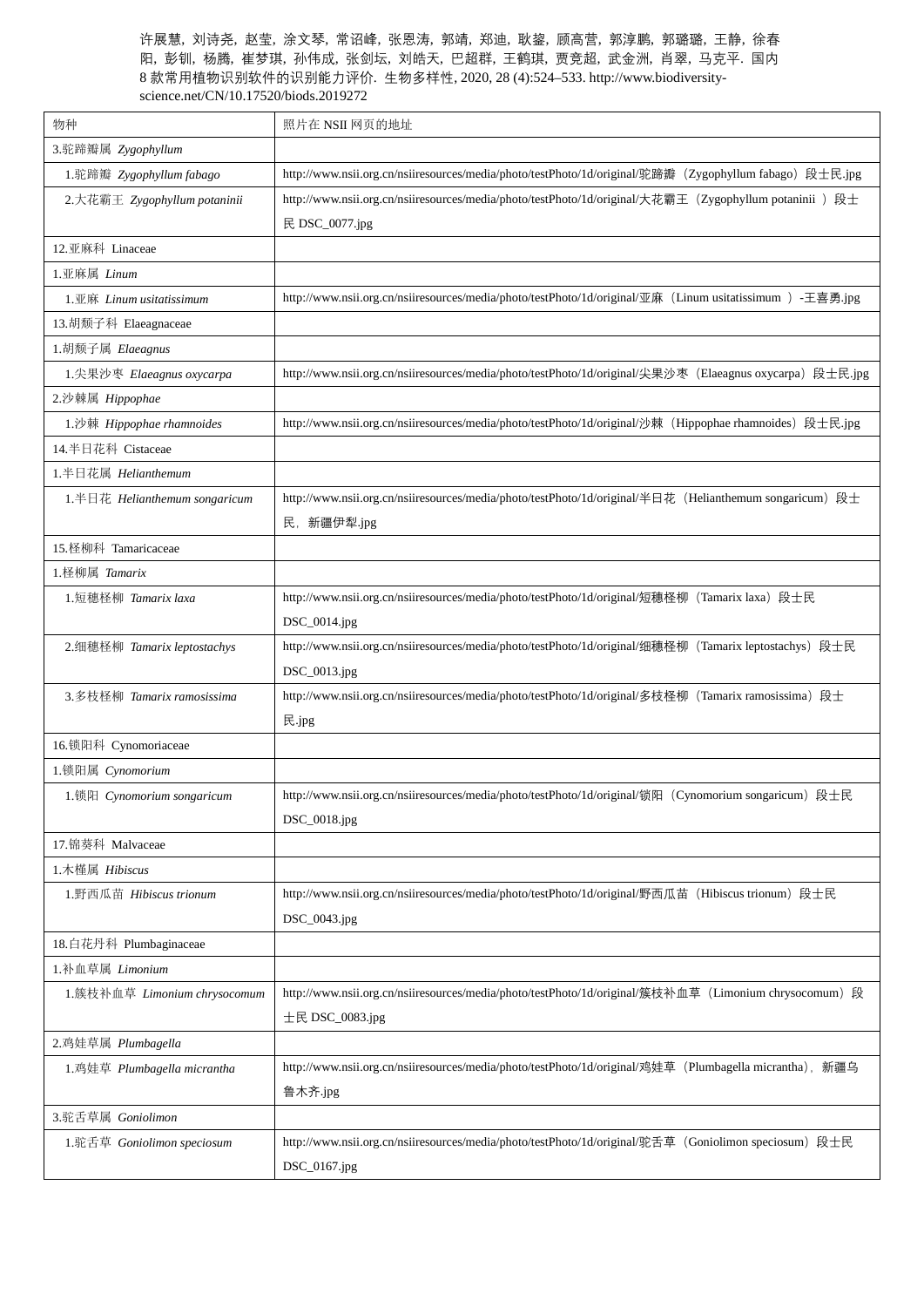| 物种                               | 照片在 NSII 网页的地址                                                                                             |
|----------------------------------|------------------------------------------------------------------------------------------------------------|
| 19.夹竹桃科 Apocynaceae              |                                                                                                            |
| 1.白麻属 Poacynum                   |                                                                                                            |
| 1. 大叶白麻 Poacynum hendersonii     | http://www.nsii.org.cn/nsiiresources/media/photo/testPhoto/1d/original/大叶白麻 (Poacynum hendersonii) 段士      |
|                                  | 民.jpg                                                                                                      |
| 20.旋花科 Convolvulaceae            |                                                                                                            |
| 1. 旋花属 Convolvulus               |                                                                                                            |
| 1.田旋花 Convolvulus arvensis       | http://www.nsii.org.cn/nsiiresources/media/photo/testPhoto/1d/original/田旋花 (Convolvulus arvensis) 段士民.jpg  |
| 2.菟丝子属 Cuscuta                   |                                                                                                            |
| 1.南方菟丝子 Cuscuta australis        | http://www.nsii.org.cn/nsiiresources/media/photo/testPhoto/1d/original/南方菟丝子 (Cuscuta australis) 段士民       |
|                                  | DSC_0034.jpg                                                                                               |
| 21.紫草科 Boraginaceae              |                                                                                                            |
| 1. 软紫草属 Arnebia                  |                                                                                                            |
| 1.黄花软紫草 Arnebia guttata          | http://www.nsii.org.cn/nsiiresources/media/photo/testPhoto/1d/original/黄花软紫草 (Arnebia guttata) 段士民.jpg     |
| 2. 蓝蓟属 Echium                    |                                                                                                            |
| 1.蓝蓟 Echium vulgare              | http://www.nsii.org.cn/nsiiresources/media/photo/testPhoto/1d/original/蓝蓟 (Echium vulgare) 段士民             |
|                                  | DSC_0004.jpg                                                                                               |
| 3.长柱琉璃草属 Lindelofia              |                                                                                                            |
| 1.长柱琉璃草 Lindelofia stylosa       | http://www.nsii.org.cn/nsiiresources/media/photo/testPhoto/1d/original/长柱琉璃草 (Lindelofia stylosa) 段士       |
|                                  | 民.jpg                                                                                                      |
| 4.假狼紫草属 Nonea                    |                                                                                                            |
| 1.假狼紫草 Nonea caspica             | http://www.nsii.org.cn/nsiiresources/media/photo/testPhoto/1d/original/假狼紫草 (Nonea caspica) 段士民            |
|                                  | DSC_0130.jpg                                                                                               |
| 22. 唇形科 Labiatae                 |                                                                                                            |
| 1.沙穗属 Eremostachys               |                                                                                                            |
| 1.沙穗 Eremostachys moluccelloides | http://www.nsii.org.cn/nsiiresources/media/photo/testPhoto/1d/original/沙穗 (Eremostachys moluccelloides) 段士 |
|                                  | 民.jpg                                                                                                      |
| 2.鼠尾草属 Salvia                    |                                                                                                            |
| 1.新疆鼠尾草 Salvia deserta           | http://www.nsii.org.cn/nsiiresources/media/photo/testPhoto/1d/original/新疆鼠尾草 (Salvia deserta) 段士民          |
|                                  | DSC_0138.jpg                                                                                               |
| 3.黄芩属 Scutellaria                |                                                                                                            |
| 1.盔状黄芩 Scutellaria galericulata  | http://www.nsii.org.cn/nsiiresources/media/photo/testPhoto/1d/original/盔状黄芩 (Scutellaria galericulata) 段士民 |
|                                  | DSC_0041.jpg                                                                                               |
| 4.新塔花属 Ziziphora                 |                                                                                                            |
| 1. 小新塔花 Ziziphora tenuior        | http://www.nsii.org.cn/nsiiresources/media/photo/testPhoto/1d/original/小新塔花 (Ziziphora tenuior), 新疆玛纳斯     |
|                                  | 县.jpg                                                                                                      |
| 23.茄科 Solanaceae                 |                                                                                                            |
| 1.茄属 Solanum                     |                                                                                                            |
| 1.红果龙葵 Solanum villosum          | http://www.nsii.org.cn/nsiiresources/media/photo/testPhoto/1d/original/红果龙葵(Solanum villosum)段士民.jpg       |
| 2.天仙子属 Hyoscyamus                |                                                                                                            |
| 1.天仙子 Hyoscyamus niger           | http://www.nsii.org.cn/nsiiresources/media/photo/testPhoto/1d/original/天仙子 (Hyoscyamus niger) 段士民.jpg      |
| 3.枸杞属 Lycium                     |                                                                                                            |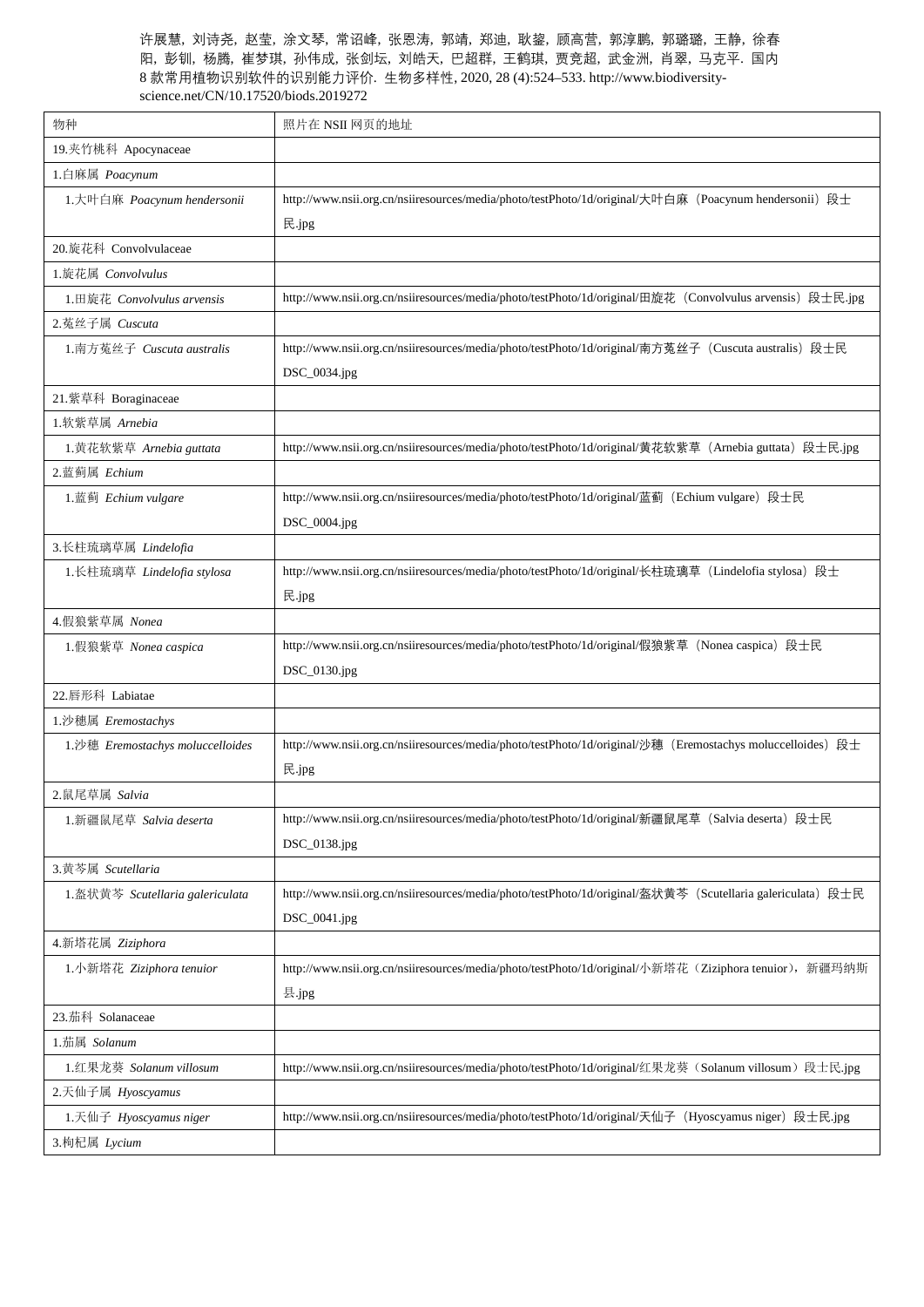| 物种                             | 照片在 NSII 网页的地址                                                                                             |
|--------------------------------|------------------------------------------------------------------------------------------------------------|
| 1.宁夏枸杞 Lycium barbarum         | http://www.nsii.org.cn/nsiiresources/media/photo/testPhoto/1d/original/宁夏枸杞 (Lycium barbarum) 段士民          |
|                                | DSC_0275.jpg                                                                                               |
| 2.黑果枸杞 Lycium ruthenicum       | http://www.nsii.org.cn/nsiiresources/media/photo/testPhoto/1d/original/黑果枸杞 (Lycium ruthenicum) 段士民        |
|                                | DSC_0008.jpg                                                                                               |
| 4.泡囊草属 Physochlaina            |                                                                                                            |
| 1.泡囊草 Physochlaina physaloides | http://www.nsii.org.cn/nsiiresources/media/photo/testPhoto/1d/original/泡囊草 (Physochlaina physaloides) 段士   |
|                                | 民.jpg                                                                                                      |
| 24.玄参科 Scrophulariaceae        |                                                                                                            |
| 1.毛蕊花属 Verbascum               |                                                                                                            |
| 1.准噶尔毛蕊花 Verbascum             | http://www.nsii.org.cn/nsiiresources/media/photo/testPhoto/1d/original/淮噶尔毛蕊花 (Verbascum songaricum) 段     |
| songaricum                     | 士民 DSC_0112.jpg                                                                                            |
| 25.列当科 Orobanchaceae           |                                                                                                            |
| 1.黄筒花属 Phacellanthus           |                                                                                                            |
| 1.管花肉苁蓉 Cistanche tubulosa     | http://www.nsii.org.cn/nsiiresources/media/photo/testPhoto/1d/original/管花肉苁蓉(Cistanche tubulosa)段士         |
|                                | 民.jpg                                                                                                      |
| 26.车前科 Plantaginaceae          |                                                                                                            |
| 1.车前属 Plantago                 |                                                                                                            |
| 1. 小车前 Plantago minuta         | http://www.nsii.org.cn/nsiiresources/media/photo/testPhoto/1d/original/小车前 (Plantago minuta), 新疆巴里坤        |
|                                | 县.jpg                                                                                                      |
| 27.菊科 Compositae               |                                                                                                            |
| 1. 顶羽菊属 Acroptilon             |                                                                                                            |
| 1. 顶羽菊 Acroptilon repens       | http://www.nsii.org.cn/nsiiresources/media/photo/testPhoto/1d/original/顶羽菊 (Acroptilon repens) 段士民.jpg     |
| 2.牛蒡属 Arctium                  |                                                                                                            |
| 1.毛头牛蒡 Arctium tomentosum      | http://www.nsii.org.cn/nsiiresources/media/photo/testPhoto/1d/original/毛头牛蒡(Arctium tomentosum)段士民         |
|                                | DSC_0119.jpg                                                                                               |
| 3.矢车菊属 Centaurea               |                                                                                                            |
| 1.针刺矢车菊 Centaurea iberica      | http://www.nsii.org.cn/nsiiresources/media/photo/testPhoto/1d/original/针刺矢车菊 Centaurea iberica.jpg         |
| 4.菊苣属 Cichorium                |                                                                                                            |
| 1.菊苣 Cichorium intybus         | http://www.nsii.org.cn/nsiiresources/media/photo/testPhoto/1d/original/菊苣 (Cichorium intybus) 段士民          |
|                                | $DSC_025.jpg$                                                                                              |
| 5.刺头菊属 Cousinia                |                                                                                                            |
| 1.刺头菊 Cousinia affinis         | http://www.nsii.org.cn/nsiiresources/media/photo/testPhoto/1d/original/刺头菊 (Cousinia affinis) 段士民          |
|                                | DSC_0009.jpg                                                                                               |
| 6.蓝刺头属 Echinops                |                                                                                                            |
| 1. 大蓝刺头 Echinops talassicus    | http://www.nsii.org.cn/nsiiresources/media/photo/testPhoto/1d/original/大蓝刺头 (Echinops talassicus) 段士民.jpg  |
| 2.天山蓝刺头 Echinops tjanschanicus | http://www.nsii.org.cn/nsiiresources/media/photo/testPhoto/1d/original/天山蓝刺头 (Echinops tjanschanicus), 新   |
|                                | 疆阿勒泰.jpg                                                                                                   |
| 7.苦苣菜属 Sonchus                 |                                                                                                            |
| 1.苦苣菜 Sonchus oleraceus        | http://www.nsii.org.cn/nsiiresources/media/photo/testPhoto/1d/original/苦苣菜 (Sonchus oleraceus) 段士民         |
|                                | DSC_0047.jpg                                                                                               |
| 8.异喙菊属 Heteracia               |                                                                                                            |
| 1.异喙菊 Heteracia szovitsi       | http://www.nsii.org.cn/nsiiresources/media/photo/testPhoto/1d/original/异喙菊 (Heteracia szovitsii), 新疆昌吉.jpg |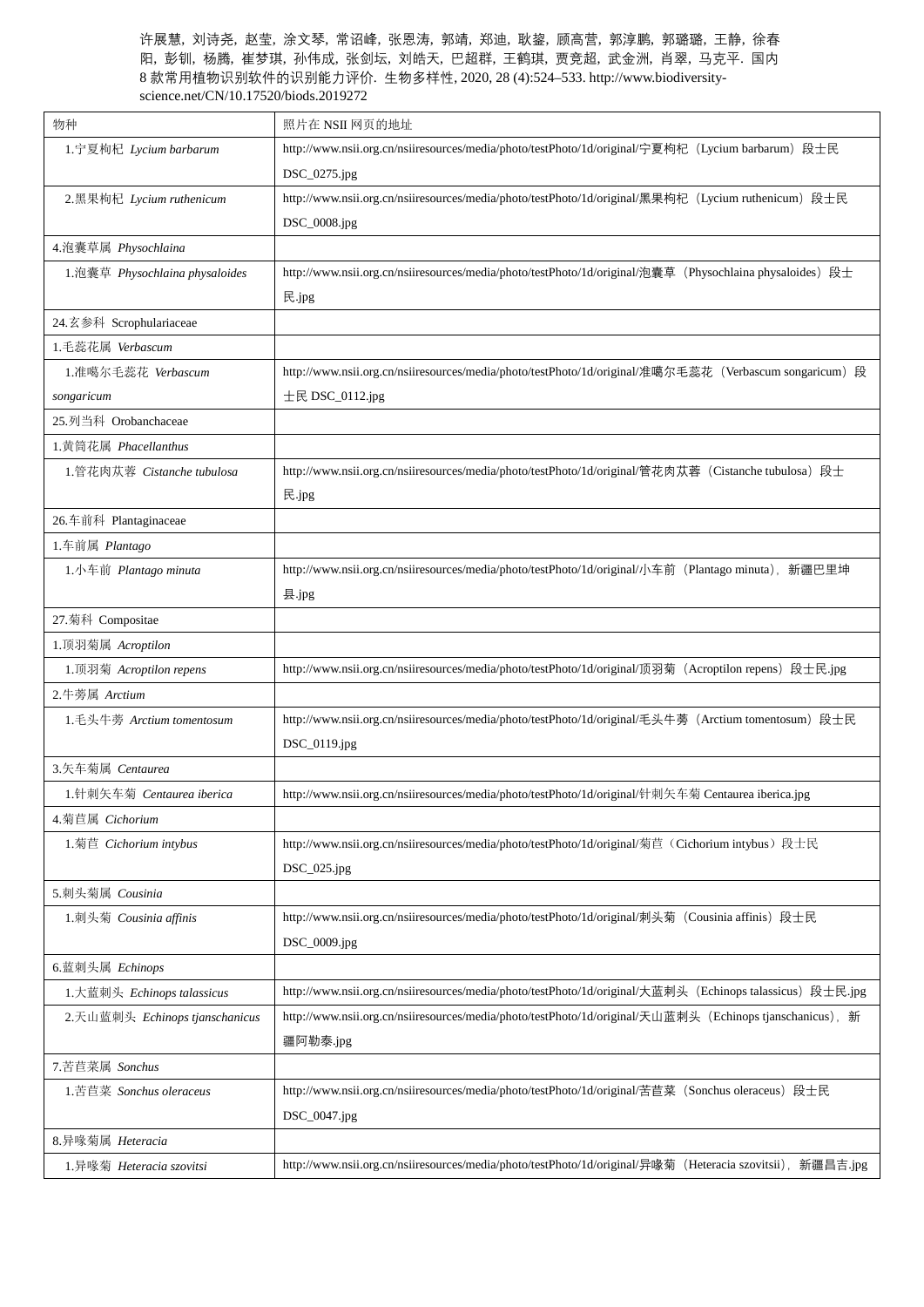| 物种                           | 照片在 NSII 网页的地址                                                                                          |
|------------------------------|---------------------------------------------------------------------------------------------------------|
| 9. 大翅蓟属 Onopordum            |                                                                                                         |
| 1. 大翅蓟 Onopordum acanthium   | http://www.nsii.org.cn/nsiiresources/media/photo/testPhoto/1d/original/大翅蓟 (Onopordum acanthium) 段士     |
|                              | 民.jpg                                                                                                   |
| 28.百合科 Liliaceae             |                                                                                                         |
| 1.葱属 Allium                  |                                                                                                         |
| 1.棱叶韭 Allium caeruleum       | http://www.nsii.org.cn/nsiiresources/media/photo/testPhoto/1d/original/棱叶韭 (Allium caeruleum) 段士民       |
|                              | DSC_0087.jpg                                                                                            |
| 2.沙葱 Allium mongolicum       | http://www.nsii.org.cn/nsiiresources/media/photo/testPhoto/1d/original/沙葱 (Allium mongolicum), 新疆青河     |
|                              | 县.jpg                                                                                                   |
| 3. 蜜囊韭 Allium subtilissimum  | http://www.nsii.org.cn/nsiiresources/media/photo/testPhoto/1d/original/蜜囊韭 (Allium subtilissimum), 新疆伊吾 |
|                              | 县.jpg                                                                                                   |
| 2.天门冬属 Asparagus             |                                                                                                         |
| 1. 戈壁天门冬 Asparagus gobicus   | http://www.nsii.org.cn/nsiiresources/media/photo/testPhoto/1d/original/戈壁天门冬(Asparagus gobicus)段士       |
|                              | 民.jpg                                                                                                   |
| 3.独尾草属 Eremurus              |                                                                                                         |
| 1.粗柄独尾草 Eremurus inderiensis | http://www.nsii.org.cn/nsiiresources/media/photo/testPhoto/1d/original/粗柄独尾草 (Eremurus inderiensis), 段士 |
|                              | 民.jpg                                                                                                   |
| 4.郁金香属 Tulipa                |                                                                                                         |
| 1.异瓣郁金香 Tulipa heteropetala  | http://www.nsii.org.cn/nsiiresources/media/photo/testPhoto/1d/original/异瓣郁金香 (Tulipa heteropetala) 段士民  |
|                              | DSC_0273.jpg                                                                                            |
| 29.石蒜科 Amaryllidaceae        |                                                                                                         |
| 1.鸢尾蒜属 Ixiolirion            |                                                                                                         |
| 1.鸢尾蒜 Ixiolirion tataricum   | http://www.nsii.org.cn/nsiiresources/media/photo/testPhoto/1d/original/鸢尾蒜 (Ixiolirion tataricum) 段士民   |
|                              | DSC_0286.jpg                                                                                            |
| 30.莎草科 Cyperaceae            |                                                                                                         |
| 1.薹草属 Carex                  |                                                                                                         |
| 1.囊果薹草 Carex physodes        | http://www.nsii.org.cn/nsiiresources/media/photo/testPhoto/1d/original/囊果薹草 (Carex physodes) 段士民.jpg    |
| 31.禾本科 Gramineae             |                                                                                                         |
| 1.山羊草属 Aegilops              |                                                                                                         |
| 1.节节麦 Aegilops tauschii      | http://www.nsii.org.cn/nsiiresources/media/photo/testPhoto/1d/original/节节麦 (Aegilops tauschii), 新疆霍城    |
|                              | 县.jpg                                                                                                   |
| 2.三芒草属 Aristida              |                                                                                                         |
| 1.羽毛三芒草 Aristida pennata     | http://www.nsii.org.cn/nsiiresources/media/photo/testPhoto/1d/original/羽毛三芒草 (Aristida pennata),段士民     |
|                              | DSC_0183.jpg                                                                                            |
| 3.虎尾草属 Chloris               |                                                                                                         |
| 1.虎尾草 Chloris virgata        | http://www.nsii.org.cn/nsiiresources/media/photo/testPhoto/1d/original/虎尾草 (Chloris virgata) 新疆阜康县.jpg  |
| 4.旱麦草属 Eremopyrum            |                                                                                                         |
| 1.光穗旱麦草 Eremopyrum           | http://www.nsii.org.cn/nsiiresources/media/photo/testPhoto/1d/original/光穗旱麦草 (Eremopyrum bonaepartis) 段 |
| bonaepartis                  | 士民 $DSC_0006.jpg$                                                                                       |
| 2.旱麦草 Eremopyrum triticeum   | http://www.nsii.org.cn/nsiiresources/media/photo/testPhoto/1d/original/旱麦草(Eremopyrum triticeum)新疆阜康    |
|                              | 县.jpg                                                                                                   |
| 二、热带区                        |                                                                                                         |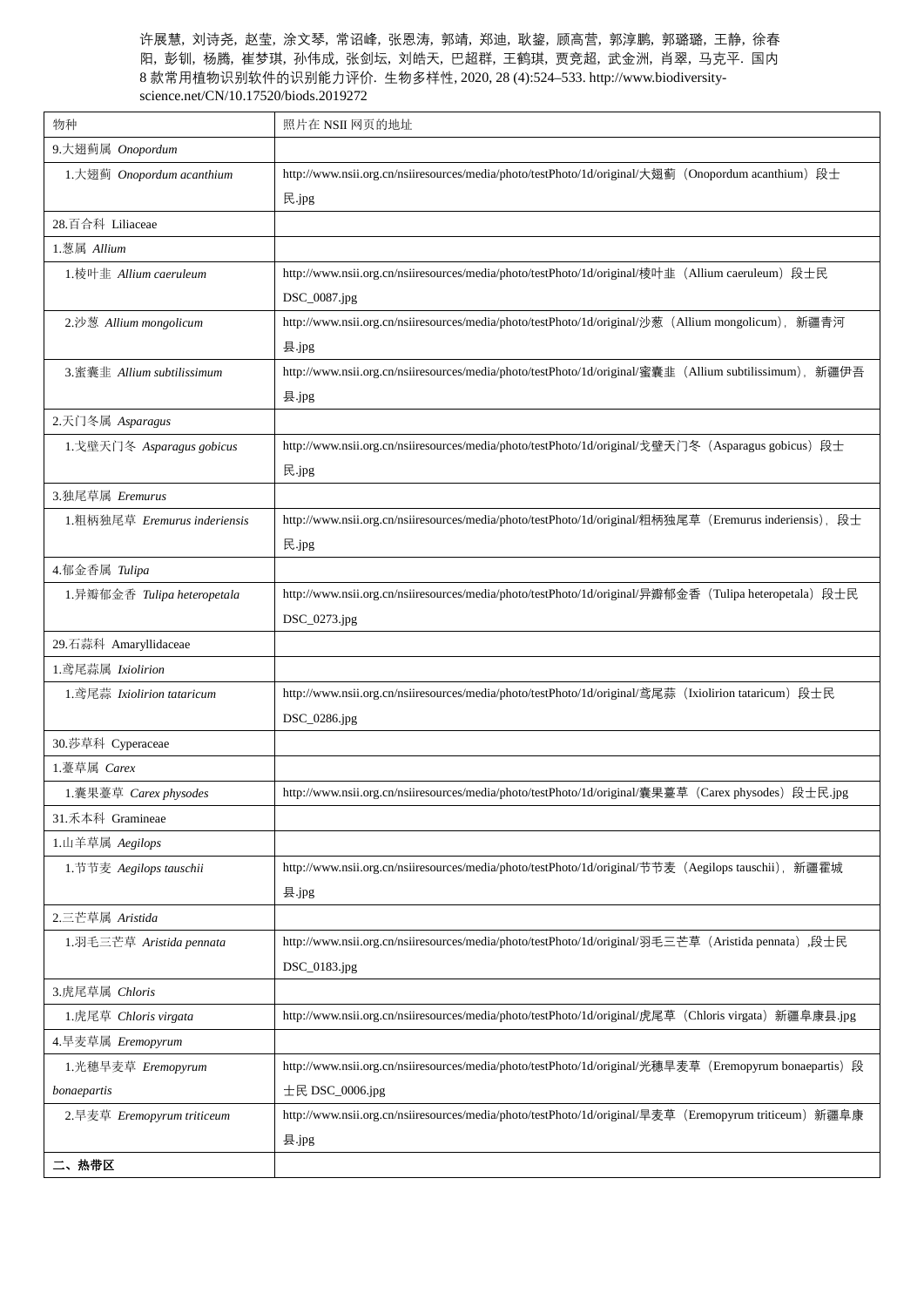| 物种                              | 照片在 NSII 网页的地址                                                                                            |
|---------------------------------|-----------------------------------------------------------------------------------------------------------|
| 1.水蕨科 Parkeriaceae              |                                                                                                           |
| 1.水蕨属 Ceratopteris              |                                                                                                           |
| 1.水蕨 Ceratopteris thalictroides | http://www.nsii.org.cn/nsiiresources/media/photo/testPhoto/4l/original/2 国家二级保护植物水蕨 Ceratopteris          |
|                                 | thalictroides.JPG                                                                                         |
| 2.水龙骨科 Polypodiaceae            |                                                                                                           |
| 1.星蕨属 Microsorum                |                                                                                                           |
| 1.江南星蕨 Microsorum fortunei      | http://www.nsii.org.cn/nsiiresources/media/photo/testPhoto/41/original/江南星蕨 Microsorium fortunei          |
|                                 | P1260590.JPG                                                                                              |
| 2.江南星蕨 Microsorum fortunei      | http://www.nsii.org.cn/nsiiresources/media/photo/testPhoto/41/original/江南星蕨 Microsorium fortunei.JPG      |
| 3.桑科 Moraceae                   |                                                                                                           |
| 1.号角树属 Cecropia                 |                                                                                                           |
| 1.号角树 Cecropia peltata          | http://www.nsii.org.cn/nsiiresources/media/photo/testPhoto/41/original/号角树 Cecropia peltata 蚁栖树           |
|                                 | P2120297.JPG                                                                                              |
| 2.榕属 Ficus                      |                                                                                                           |
| 1. 高山榕 Ficus altissima          | http://www.nsii.org.cn/nsiiresources/media/photo/testPhoto/4l/original/高榕 P1300652.JPG                    |
| 2. 垂叶榕 Ficus benjamina          | http://www.nsii.org.cn/nsiiresources/media/photo/testPhoto/4l/original/垂叶榕 Ficus benjamina.JPG            |
| 3.水同木 Ficus fistulosa           | http://www.nsii.org.cn/nsiiresources/media/photo/testPhoto/4l/original/水同木 Ficus fistulosa.JPG            |
| 3.牛筋滕属 Malaisia                 |                                                                                                           |
| 1.牛筋藤 Malaisia scandens         | http://www.nsii.org.cn/nsiiresources/media/photo/testPhoto/41/original/牛筋藤 Malaisia scandens P2040126.JPG |
| 4.紫茉莉科 Nyctaginaceae            |                                                                                                           |
| 1.黏腺果属 Commicarpus              |                                                                                                           |
| 1.中华黏腺果 Commicarpus             | http://www.nsii.org.cn/nsiiresources/media/photo/testPhoto/4l/original/中华黏腺果 Commicarpus lantsangensis    |
| lantsangensis                   | P1290253.JPG                                                                                              |
| 2.中华黏腺果 Commicarpus             | http://www.nsii.org.cn/nsiiresources/media/photo/testPhoto/4l/original/中华黏腺果 Commicarpus lantsangensis    |
| lantsangensis                   | P1290253.JPG                                                                                              |
| 5.落葵科 Basellaceae               |                                                                                                           |
| 1.落葵属 Basella                   |                                                                                                           |
| 1.落葵 Basella alba               | http://www.nsii.org.cn/nsiiresources/media/photo/testPhoto/41/original/落葵 Basella alba.JPG                |
| 6.龙脑香科 Dipterocarpaceae         |                                                                                                           |
| 1.坡垒属 Hopea                     |                                                                                                           |
| 1.坡垒 Hopea hainanensis          | http://www.nsii.org.cn/nsiiresources/media/photo/testPhoto/4l/original/坡垒 Hopea hainanensis P1230517.JPG  |
| 7.藤黄科 Guttiferae                |                                                                                                           |
| 1.红厚壳属 Calophyllum              |                                                                                                           |
| 1.红厚壳 Calophyllum inophyllum    | http://www.nsii.org.cn/nsiiresources/media/photo/testPhoto/41/original/8 红厚壳 Calophyllum inophyllum       |
|                                 | P1210685.JPG                                                                                              |
| 8. 罂粟科 Papaveraceae             |                                                                                                           |
| 1.蓟罂粟属 Argemone                 |                                                                                                           |
| 1.蓟罂粟 Argemone mexicana         | http://www.nsii.org.cn/nsiiresources/media/photo/testPhoto/4l/original/蓟罂粟 Argemone mexicana P2041302.JPG |
| 9.山柑科 Capparaceae               |                                                                                                           |
| 1.白花菜属 CleomeCrassulaceae       |                                                                                                           |
| 1.白花菜 Cleome gynandra           | http://www.nsii.org.cn/nsiiresources/media/photo/testPhoto/4l/original/白花菜 Cleome gynandra.JPG            |
| 10.辣木科 Moringaceae              |                                                                                                           |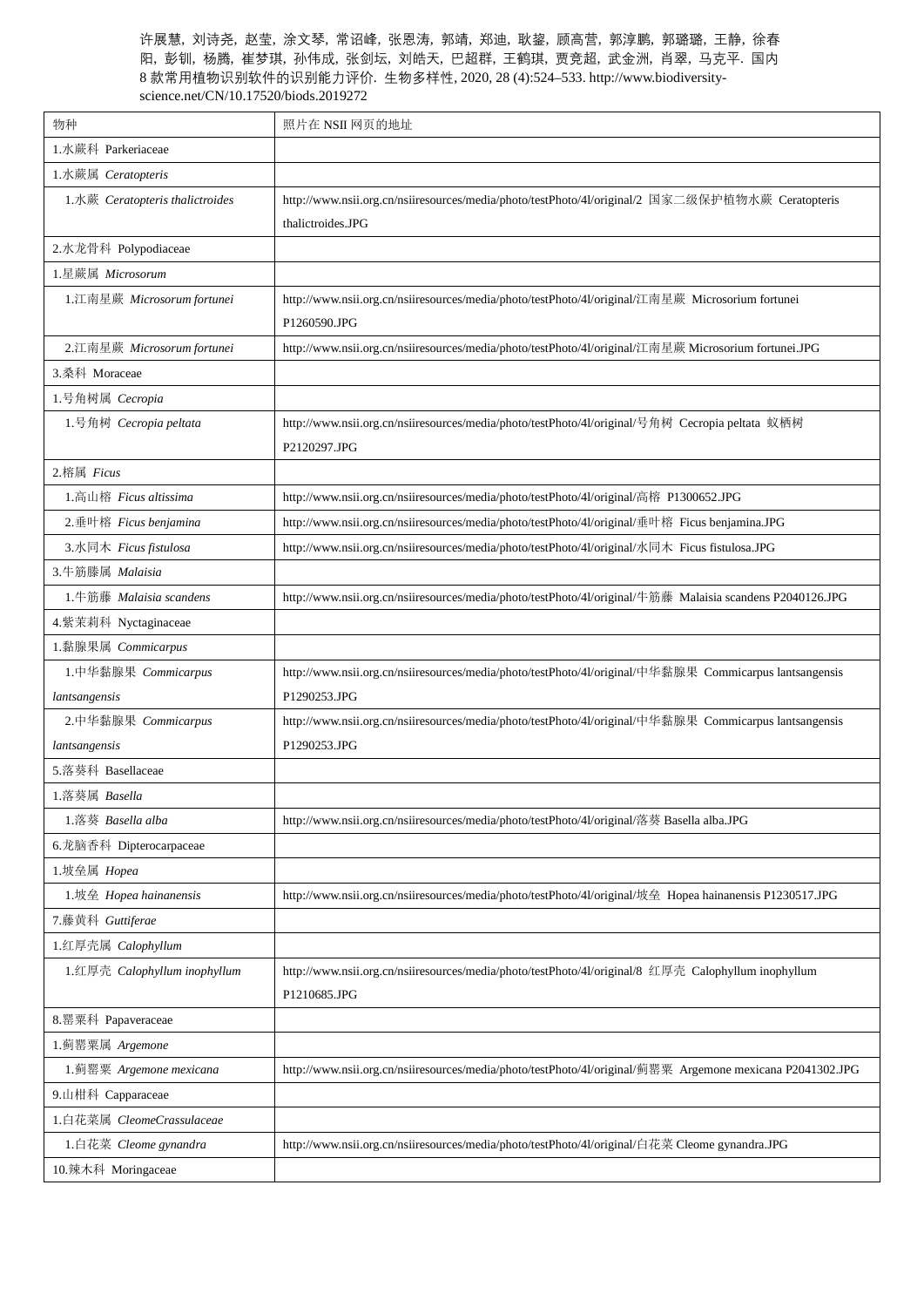| 物种                               | 照片在 NSII 网页的地址                                                                                               |
|----------------------------------|--------------------------------------------------------------------------------------------------------------|
| 1.辣木属 Moringa                    |                                                                                                              |
| 1. 象腿树 Moringa drouhardii        | http://www.nsii.org.cn/nsiiresources/media/photo/testPhoto/4l/original/象腿树 Moringa drouhardii P1300518.JPG   |
| 11.豆科 Fabaceae                   |                                                                                                              |
| 1.合欢属 Albizia                    |                                                                                                              |
| 1.楹树 Albizia chinensis           | http://www.nsii.org.cn/nsiiresources/media/photo/testPhoto/4l/original/15 楹树 Albizia chinensis P2130570.JPG  |
| 2. 朱缨花属 Calliandra               |                                                                                                              |
| 1.朱缨花 Calliandra haematocephala  | http://www.nsii.org.cn/nsiiresources/media/photo/testPhoto/41/original/朱缨花 DSC_5582.JPG                      |
| 3. 榼藤属 Entada                    |                                                                                                              |
| 1. 榼藤 Entada phaseoloides        | http://www.nsii.org.cn/nsiiresources/media/photo/testPhoto/41/original/榼藤 Entada phaseoloides 又叫眼睛豆          |
|                                  | P2060274.JPG                                                                                                 |
| 4. 刺桐属 Erythrina                 |                                                                                                              |
| 1.鸡冠刺桐 Erythrina crista-galli    | http://www.nsii.org.cn/nsiiresources/media/photo/testPhoto/41/original/12 鸡冠刺桐 Erythrina crista-galli.JPG    |
| 2.乳黄刺桐 Erythrina mitis           | http://www.nsii.org.cn/nsiiresources/media/photo/testPhoto/41/original/20 乳黄刺桐 Erythrina mitis P2120403.JPG  |
| 5.木蓝属 Indigofera                 |                                                                                                              |
| 1.硬毛木蓝 Indigofera hirsuta        | http://www.nsii.org.cn/nsiiresources/media/photo/testPhoto/41/original/29 硬毛木蓝 Indigofera hirsuta            |
|                                  | P1290309.JPG                                                                                                 |
| 2.野青树 Indigofera suffruticosa    | http://www.nsii.org.cn/nsiiresources/media/photo/testPhoto/4l/original/27 野青树 Indigofera suffruticosa        |
|                                  | P2040078.JPG                                                                                                 |
| 6.大翼豆属 Maackia                   |                                                                                                              |
| 1.大翼豆 Macroptilium atropurpureum | http://www.nsii.org.cn/nsiiresources/media/photo/testPhoto/41/original/大翼豆 Macroptiliumatropurpureum.JPG     |
| 7. 崖豆藤属 Millettia                |                                                                                                              |
| 1.厚果崖豆藤 Millettia pachycarpa     | http://www.nsii.org.cn/nsiiresources/media/photo/testPhoto/4l/original/厚果崖豆藤 Millettia pachycarpa.JPG        |
| 8.含羞草属 Mimosa                    |                                                                                                              |
| 1.巴西含羞草 Mimosa invisa            | http://www.nsii.org.cn/nsiiresources/media/photo/testPhoto/4l/original/巴西含羞草 Mimosa invisa P1290112.JPG      |
| 9.无忧花属 Saraca                    |                                                                                                              |
| 1.无忧花 Saraca dives               | http://www.nsii.org.cn/nsiiresources/media/photo/testPhoto/41/original/14 无忧花 Saraca dives P2070202.JPG      |
| 2. 无忧花 Saraca dives              | http://www.nsii.org.cn/nsiiresources/media/photo/testPhoto/4l/original/14 无忧花 Saraca dives.JPG               |
| 12.酢浆草科 Oxalidaceae              |                                                                                                              |
| 1.阳桃属 Averrhoa                   |                                                                                                              |
| 1.阳桃 Averrhoa carambola          | http://www.nsii.org.cn/nsiiresources/media/photo/testPhoto/4l/original/阳桃 Averrhoa carambola P1260081.JPG    |
| 13. 大戟科 Euphorbiaceae            |                                                                                                              |
| 1. 大戟属 Euphorbia                 |                                                                                                              |
| 1.霸王鞭 Euphorbia royleana         | http://www.nsii.org.cn/nsiiresources/media/photo/testPhoto/41/original/18 霸王鞭 Euphorbia royleana.JPG         |
| 2.海漆属 Excoecaria                 |                                                                                                              |
| 1.红背桂花 Excoecaria                | http://www.nsii.org.cn/nsiiresources/media/photo/testPhoto/41/original/9 红背桂花 Excoecaria cochinchinensis.JPG |
| cochinchinensis                  |                                                                                                              |
| 2.红背桂花 Excoecaria                | http://www.nsii.org.cn/nsiiresources/media/photo/testPhoto/41/original/9 红背桂 Excoecaria cochinchinensis.JPG  |
| cochinchinensis                  |                                                                                                              |
| 3.橡胶树属 Hevea                     |                                                                                                              |
| 1.橡胶树 Hevea brasiliensis         | http://www.nsii.org.cn/nsiiresources/media/photo/testPhoto/41/original/橡胶树 Hevea brasiliensis P1260203.JPG   |
| 14.芸香科 Rutaceae                  |                                                                                                              |
| 1.小芸木属 Micromelum                |                                                                                                              |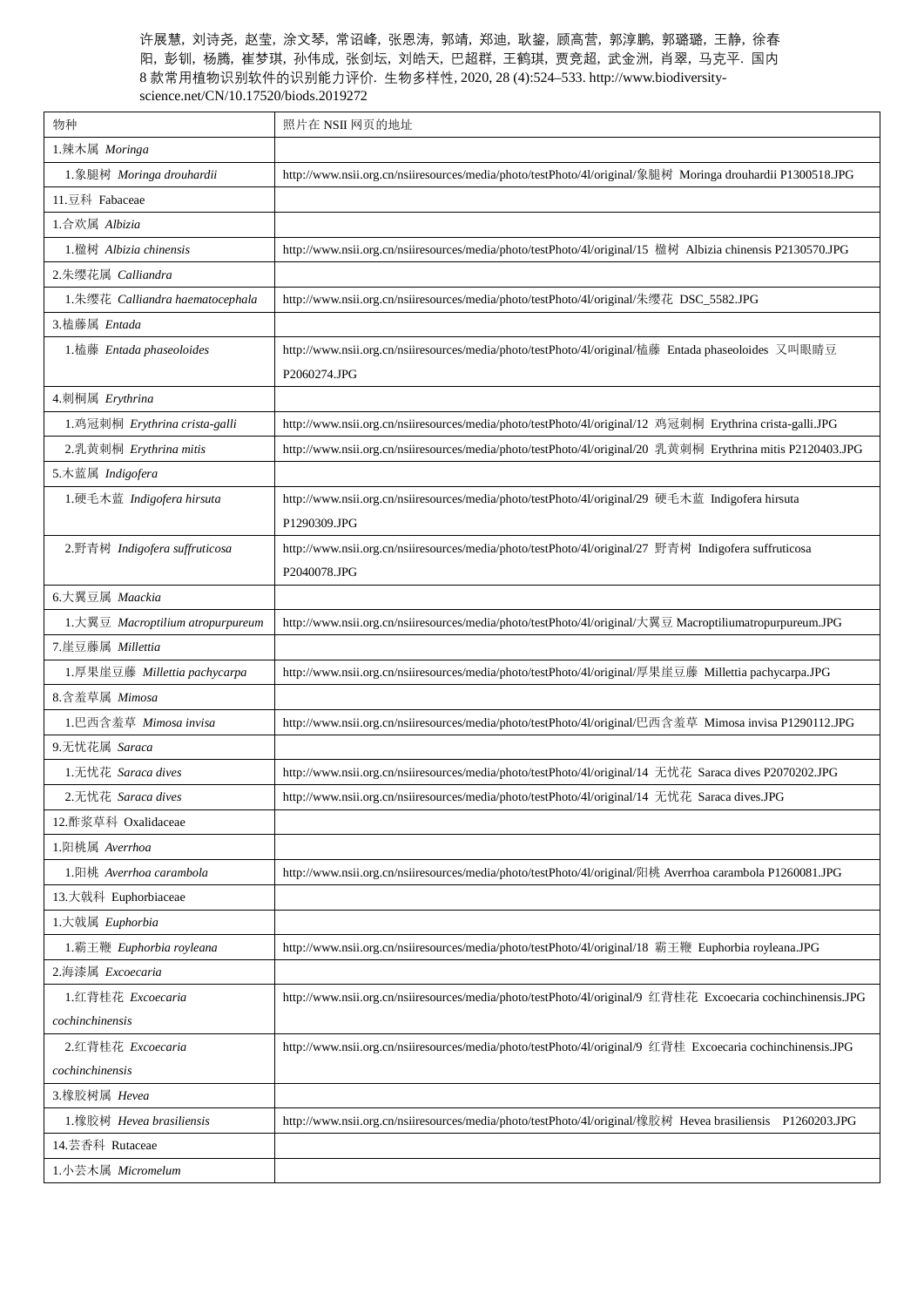| 物种                              | 照片在 NSII 网页的地址                                                                                             |
|---------------------------------|------------------------------------------------------------------------------------------------------------|
| 1. 大管 Micromelum falcatum       | http://www.nsii.org.cn/nsiiresources/media/photo/testPhoto/41/original/26 大管 Micromelum falcatum.JPG       |
| 2.九里香属 Murraya                  |                                                                                                            |
| 1.九里香 Murraya exotica           | http://www.nsii.org.cn/nsiiresources/media/photo/testPhoto/41/original/九里香 DSC_5256.JPG                    |
| 2.九里香 Murraya exotica           | http://www.nsii.org.cn/nsiiresources/media/photo/testPhoto/41/original/九里香 Murraya exotica P2060013.JPG    |
| 15.漆树科 Anacardiaceae            |                                                                                                            |
| 1.杧果属 Mangifera                 |                                                                                                            |
| 1.杧果 Mangifera indica           | http://www.nsii.org.cn/nsiiresources/media/photo/testPhoto/4l/original/杧果 Mangifera indica P1310876.JPG    |
| 2.杧果 Mangifera indica           | http://www.nsii.org.cn/nsiiresources/media/photo/testPhoto/41/original/25 杧果 Mangifera indica 2.JPG        |
| 3.杧果 Mangifera indica           | http://www.nsii.org.cn/nsiiresources/media/photo/testPhoto/41/original/25 杧果 Mangifera indica 1.JPG        |
| 16.无患子科 Sapindaceae             |                                                                                                            |
| 1.倒地铃属 Cardiospermum            |                                                                                                            |
| 1.倒地铃 Cardiospermum halicacabum | http://www.nsii.org.cn/nsiiresources/media/photo/testPhoto/4l/original/30 倒地铃 Candiospermum halicacabum    |
|                                 | 2.JPG                                                                                                      |
| 2.倒地铃 Cardiospermum halicacabum | http://www.nsii.org.cn/nsiiresources/media/photo/testPhoto/41/original/30 倒地铃 Candiospermum halicacabum    |
|                                 | 1.JPG                                                                                                      |
| 17.刺茉莉科 Salvadoraceae           |                                                                                                            |
| 1.刺茉莉属 Azima                    |                                                                                                            |
| 1.刺茉莉 Azima sarmentosa          | http://www.nsii.org.cn/nsiiresources/media/photo/testPhoto/4l/original/7 刺茉莉 Azima sarmentosa P2100602.JPG |
| 18.红木科 Bixaceae                 |                                                                                                            |
| 1.红木属 Bixa                      |                                                                                                            |
| $1.⊈⊓$ Bixa orellana            | http://www.nsii.org.cn/nsiiresources/media/photo/testPhoto/4l/original/红木 Bixa orellana P1230761.JPG       |
| 19.桃金娘科 Myrtaceae               |                                                                                                            |
| 1.蒲桃属 Syzygium                  |                                                                                                            |
| 1.洋蒲桃 Syzygium samarangense     | http://www.nsii.org.cn/nsiiresources/media/photo/testPhoto/4l/original/3 洋蒲桃 Syzygium samarangense         |
|                                 | P1250760.JPG                                                                                               |
| 2.洋蒲桃 Syzygium samarangense     | http://www.nsii.org.cn/nsiiresources/media/photo/testPhoto/41/original/3 洋蒲桃 Syzygium samarangense         |
|                                 | P2020308.JPG                                                                                               |
| 3.洋蒲桃 Syzygium samarangense     | http://www.nsii.org.cn/nsiiresources/media/photo/testPhoto/41/original/洋蒲桃 DSC_5207.JPG                    |
| 20.野牡丹科 Melastomataceae         |                                                                                                            |
| 1.野牡丹属 Melastoma                |                                                                                                            |
| 1.毛菍 Melastoma sanguineum       | http://www.nsii.org.cn/nsiiresources/media/photo/testPhoto/41/original/23 毛菍 Melastoma sanguineum          |
|                                 | P1240838.JPG                                                                                               |
| 21. 锦葵科 Malvaceae               |                                                                                                            |
| 1.木槿属 Hibiscus                  |                                                                                                            |
| 1.朱槿 Hibiscus rosa-sinensis     | http://www.nsii.org.cn/nsiiresources/media/photo/testPhoto/41/original/朱槿 DSC_5492.JPG                     |
| 2.白背黄花稔 Sida rhombifolia        | http://www.nsii.org.cn/nsiiresources/media/photo/testPhoto/4l/original/白背黄花稔 Sida rhombifolia.JPG          |
| 22.木棉科 Bombacaceae              |                                                                                                            |
| 1.木棉属 Bombax                    |                                                                                                            |
| 1.木棉 Bombax ceiba               | http://www.nsii.org.cn/nsiiresources/media/photo/testPhoto/4l/original/13 木棉 Bombax ceiba.JPG              |
| 2.吉贝属 Ceiba                     |                                                                                                            |
| 1.吉贝 Ceiba pentandra            | http://www.nsii.org.cn/nsiiresources/media/photo/testPhoto/41/original/5 吉贝 Ceiba pentandra.JPG            |
| 2.吉贝 Ceiba pentandra            | http://www.nsii.org.cn/nsiiresources/media/photo/testPhoto/41/original/5 吉贝 Ceiba pentandra P1300696.JPG   |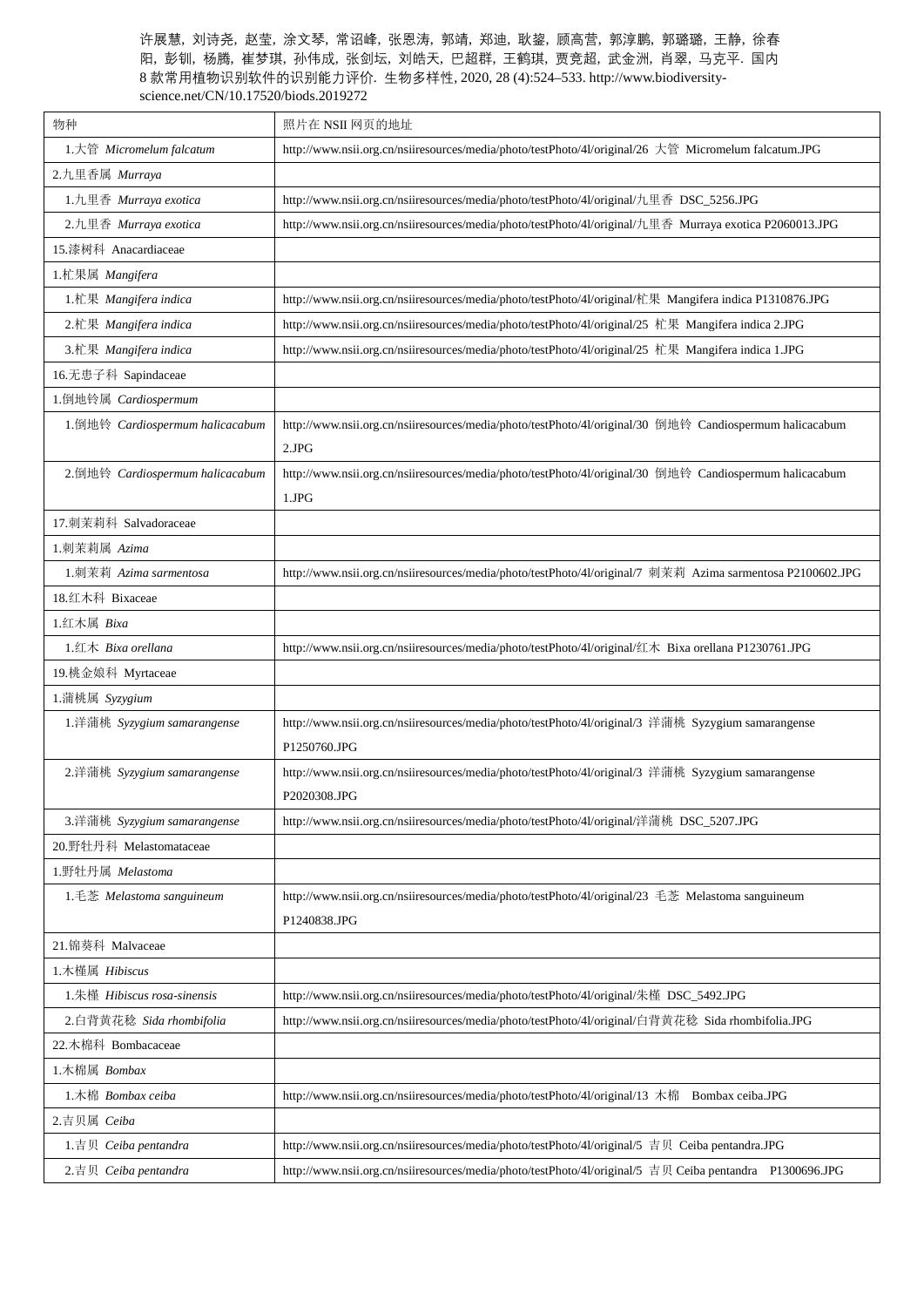| 物种                             | 照片在 NSII 网页的地址                                                                                                 |
|--------------------------------|----------------------------------------------------------------------------------------------------------------|
|                                |                                                                                                                |
| 3.吉贝 Ceiba pentandra           | http://www.nsii.org.cn/nsiiresources/media/photo/testPhoto/4l/original/吉贝 Ceiba pentandra P1300696.JPG         |
| 23.梧桐科 Sterculiaceae           |                                                                                                                |
| 1.可乐果属 Cola                    |                                                                                                                |
| 1. 光亮可乐果 Cola nitida           | http://www.nsii.org.cn/nsiiresources/media/photo/testPhoto/4l/original/4 光亮可乐果 Cola nitida.JPG                 |
| 2.马松子属 Melochia                |                                                                                                                |
| 1.马松子 Melochia corchorifolia   | http://www.nsii.org.cn/nsiiresources/media/photo/testPhoto/41/original/马松子 Melochia corchorifolia.JPG          |
| 3. 苹婆属 Sterculia               |                                                                                                                |
| 1.假苹婆 Sterculia lanceolata     | http://www.nsii.org.cn/nsiiresources/media/photo/testPhoto/4l/original/假苹婆 Sterculia lanceolata P2050245.JPG   |
| 24.紫金牛科 Myrsinaceae            |                                                                                                                |
| 1.紫金牛属 Ardisia                 |                                                                                                                |
| 1. 雪下红 Ardisia villosa         | http://www.nsii.org.cn/nsiiresources/media/photo/testPhoto/41/original/雪下红 Ardisia villosa P2050129.JPG        |
| 25.杜鹃花科 Ericaceae              |                                                                                                                |
| 1.杜鹃属 Rhododendron             |                                                                                                                |
| 1.多花杜鹃 Rhododendron cavaleriei | http://www.nsii.org.cn/nsiiresources/media/photo/testPhoto/4l/original/6 多花杜鹃 Rhododendron cavaleriei          |
|                                | P1240776.JPG                                                                                                   |
| 26.白花丹科 Plumbaginaceae         |                                                                                                                |
| 1.白花丹属 Plumbago                |                                                                                                                |
| 1.白花丹 Plumbago zeylanica       | http://www.nsii.org.cn/nsiiresources/media/photo/testPhoto/41/original/白花丹 Plumbago zeylanica.JPG              |
| 27.山榄科 Sapotaceae              |                                                                                                                |
| 1.铁线子属 Manilkara               |                                                                                                                |
| 1.人心果 Manilkara zapota         | http://www.nsii.org.cn/nsiiresources/media/photo/testPhoto/4l/original/人心果 Manilkara zapota.JPG                |
| 27.夹竹桃科 Apocynaceae            |                                                                                                                |
| 1. 黄蝉属 Allamanda               |                                                                                                                |
| 1.紫蝉花 Allamanda violacea       | http://www.nsii.org.cn/nsiiresources/media/photo/testPhoto/41/original/16 紫蝉花 Allamanda violacea               |
|                                | P2020939.JPG                                                                                                   |
| 2. 软枝黄蝉 Allemanda cathartica   | http://www.nsii.org.cn/nsiiresources/media/photo/testPhoto/4l/original/21 软枝黄蝉 Allemanda cathartica.JPG        |
| 2.鸡骨常山属 Alstonia               |                                                                                                                |
| 1.糖胶树 Allamanda violacea       | http://www.nsii.org.cn/nsiiresources/media/photo/testPhoto/41/original/糖胶树 Alstonia scholaris P1300723.JPG     |
| 3.萝芙木属 Rauvolfia               |                                                                                                                |
| 1.萝芙木 Rauvolfia verticillata   | http://www.nsii.org.cn/nsiiresources/media/photo/testPhoto/4l/original/萝芙木 Rauvolfia verticillata P1240492.JPG |
| 28.萝藦科 Asclepiadaceae          |                                                                                                                |
| 1.牛角瓜属 Calotropis              |                                                                                                                |
| 1.牛角瓜 Calotropis gigantea      | http://www.nsii.org.cn/nsiiresources/media/photo/testPhoto/41/original/牛角瓜 Calotropis gigantea.JPG             |
| 29. 茜草科 Rubiaceae              |                                                                                                                |
| 1.咖啡属 Coffea                   |                                                                                                                |
| 1. 大粒咖啡 Coffea liberica        | http://www.nsii.org.cn/nsiiresources/media/photo/testPhoto/41/original/17 大粒咖啡 Coffea liberica.JPG             |
| 2.九节属 Psychotria               |                                                                                                                |
| 1.九节 Psychotria rubra          | http://www.nsii.org.cn/nsiiresources/media/photo/testPhoto/41/original/24 九节 Psychotria rubra.JPG              |
| 3.墨苜蓿属 Richardia               |                                                                                                                |
| 1. 墨苜蓿 Richardia brasiliensis  | http://www.nsii.org.cn/nsiiresources/media/photo/testPhoto/41/original/墨苜蓿 Richardia brasiliensis.JPG          |
| 2. 墨苜蓿 Richardia brasiliensis  | http://www.nsii.org.cn/nsiiresources/media/photo/testPhoto/4l/original/墨苜蓿 Richardia brasiliensis (2).JPG      |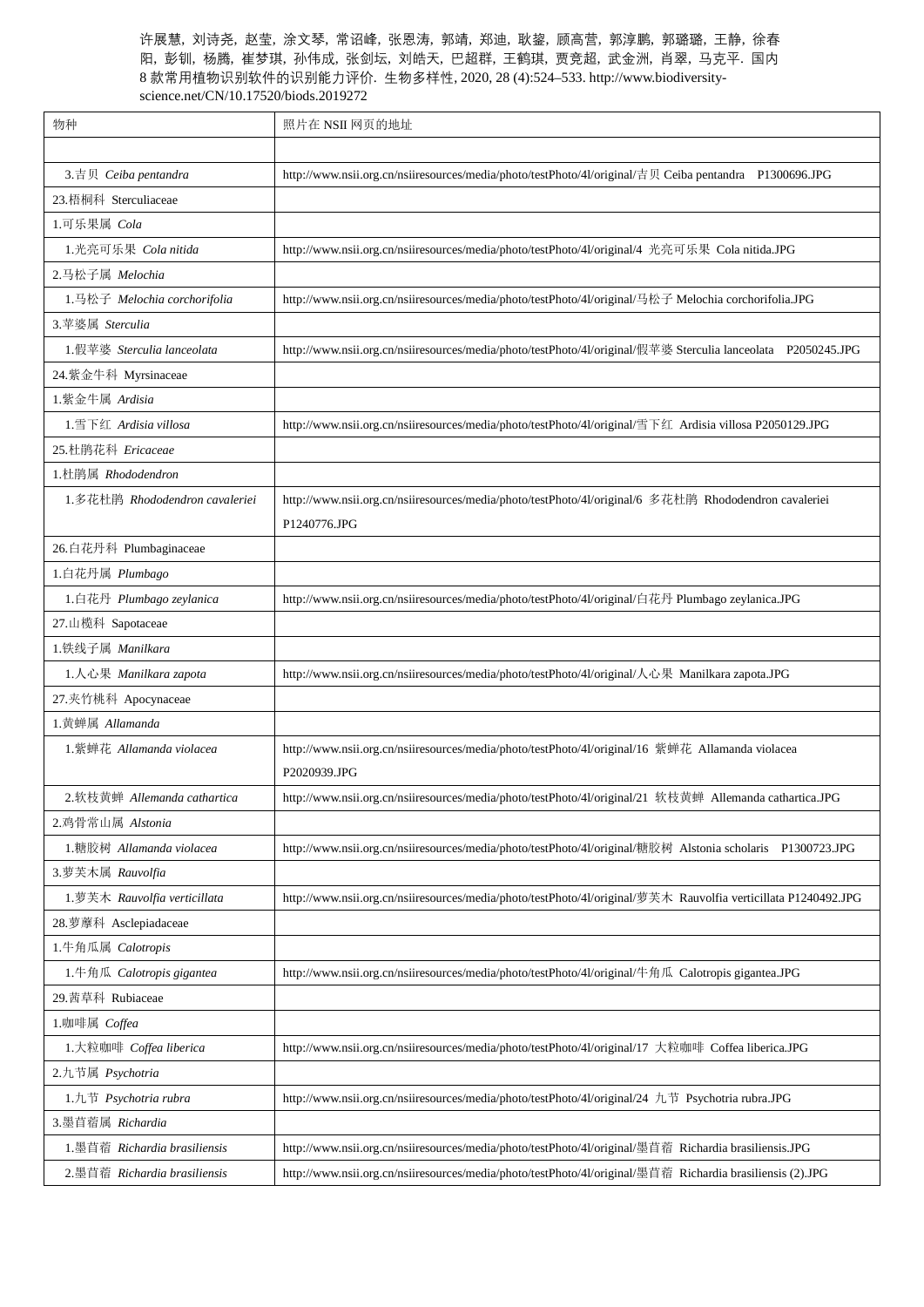| 物种                              | 照片在 NSII 网页的地址                                                                                                |
|---------------------------------|---------------------------------------------------------------------------------------------------------------|
| 30. 旋花科 Convolvulaceae          |                                                                                                               |
| 1.番薯属 Ipomoea                   |                                                                                                               |
| 1.蕹菜 Ipomoea aquatica           | http://www.nsii.org.cn/nsiiresources/media/photo/testPhoto/4l/original/蕹菜 Ipomoea aquatica.JPG                |
| 2.金鱼花属 Mina                     |                                                                                                               |
| 1. 金鱼花 Mina lobata              | http://www.nsii.org.cn/nsiiresources/media/photo/testPhoto/41/original/金鱼花 DSC_5667.JPG                       |
| 31.马鞭草科 Verbenaceae             |                                                                                                               |
| 1. 大青属 Clerodendrum             |                                                                                                               |
| 1.烟火树 Clerodendrum              | http://www.nsii.org.cn/nsiiresources/media/photo/testPhoto/4l/original/28 烟火树 Clerodendrum quadriloculare     |
| quadriloculare                  | P2031092.JPG                                                                                                  |
| 2.假连翘属 Duranta                  |                                                                                                               |
| 1.假连翘 Duranta erecta            | http://www.nsii.org.cn/nsiiresources/media/photo/testPhoto/4l/original/假连翘 Duranta erecta P2050293.JPG        |
| 32. 唇形科 Labiatae                |                                                                                                               |
| 1.四棱草属 Stachytarpheta           |                                                                                                               |
| 1.假马鞭草 Stachytarpheta           | http://www.nsii.org.cn/nsiiresources/media/photo/testPhoto/41/original/假马鞭草 Stachytarpheta jamaicensis.JPG    |
| jamaicensis                     |                                                                                                               |
| 33.紫葳科 Bignoniaceae             |                                                                                                               |
| 1.葫芦树属 Crescentia               |                                                                                                               |
| 1.葫芦树 Crescentia cujete         | http://www.nsii.org.cn/nsiiresources/media/photo/testPhoto/41/original/葫芦树 Crescentia cujete 铁西瓜              |
|                                 | P1250335.JPG                                                                                                  |
| 2.蜡烛树属 Parmentiera              |                                                                                                               |
| 1.蜡烛树 Parmentiera cerifera      | http://www.nsii.org.cn/nsiiresources/media/photo/testPhoto/41/original/蜡烛树 Parmentiera cereifera P2070278.JPG |
| 3.炮仗藤属 Pyrostegia               |                                                                                                               |
| 1.炮仗花 Pyrostegia venusta        | http://www.nsii.org.cn/nsiiresources/media/photo/testPhoto/41/original/19 炮仗花 Pyrostegia venusta.JPG          |
| 4.火焰树属 Spathodea                |                                                                                                               |
| 1.火焰树 Spathodea campanulata     | http://www.nsii.org.cn/nsiiresources/media/photo/testPhoto/4l/original/11 火焰树 Spathodea campanulata.JPG       |
| 5.风铃木属 Tabebuia                 |                                                                                                               |
| 1.粉花风铃木 Tabebuia chrysantha     | http://www.nsii.org.cn/nsiiresources/media/photo/testPhoto/4l/original/10 粉花风铃木 Tabebuia chrysantha.JPG       |
| 34.爵床科 Acanthaceae              |                                                                                                               |
| 1.十万错属 Asystasia                |                                                                                                               |
| 1.小花宽叶十万错 Asystasia gangetica   | http://www.nsii.org.cn/nsiiresources/media/photo/testPhoto/4l/original/小花宽叶十万错 Asystasia                      |
|                                 | gangeticaP1290071.JPG                                                                                         |
| 2.狗肝菜属 Dicliptera               |                                                                                                               |
| 1.印度狗肝菜 Dicliptera bupleuroides | http://www.nsii.org.cn/nsiiresources/media/photo/testPhoto/41/original/印度狗肝菜 Dicliptera bupleuroides          |
|                                 | P2050098.JPG                                                                                                  |
| 3.叉花草属 Diflugossa               |                                                                                                               |
| 1.叉花草 Diflugossa colorata       | http://www.nsii.org.cn/nsiiresources/media/photo/testPhoto/4l/original/叉花草 Diflugossa colorata.JPG            |
| 4.喜花草属 Eranthemum               |                                                                                                               |
| 1.喜花草 Eranthemum pulchellum     | http://www.nsii.org.cn/nsiiresources/media/photo/testPhoto/4l/original/喜花草 Eranthemum pulchellum P2020967     |
|                                 | $6.\mathrm{JPG}$                                                                                              |
| 2.喜花草 Eranthemum pulchellum     | http://www.nsii.org.cn/nsiiresources/media/photo/testPhoto/4l/original/喜花草 DSC_5776.JPG                       |
| 5.山牵牛属 Thunbergia               |                                                                                                               |
| 1.桂叶山牵牛 Thunbergia laurifolia   | http://www.nsii.org.cn/nsiiresources/media/photo/testPhoto/4l/original/桂叶山牵牛 Thunbergia laurifolia.JPG        |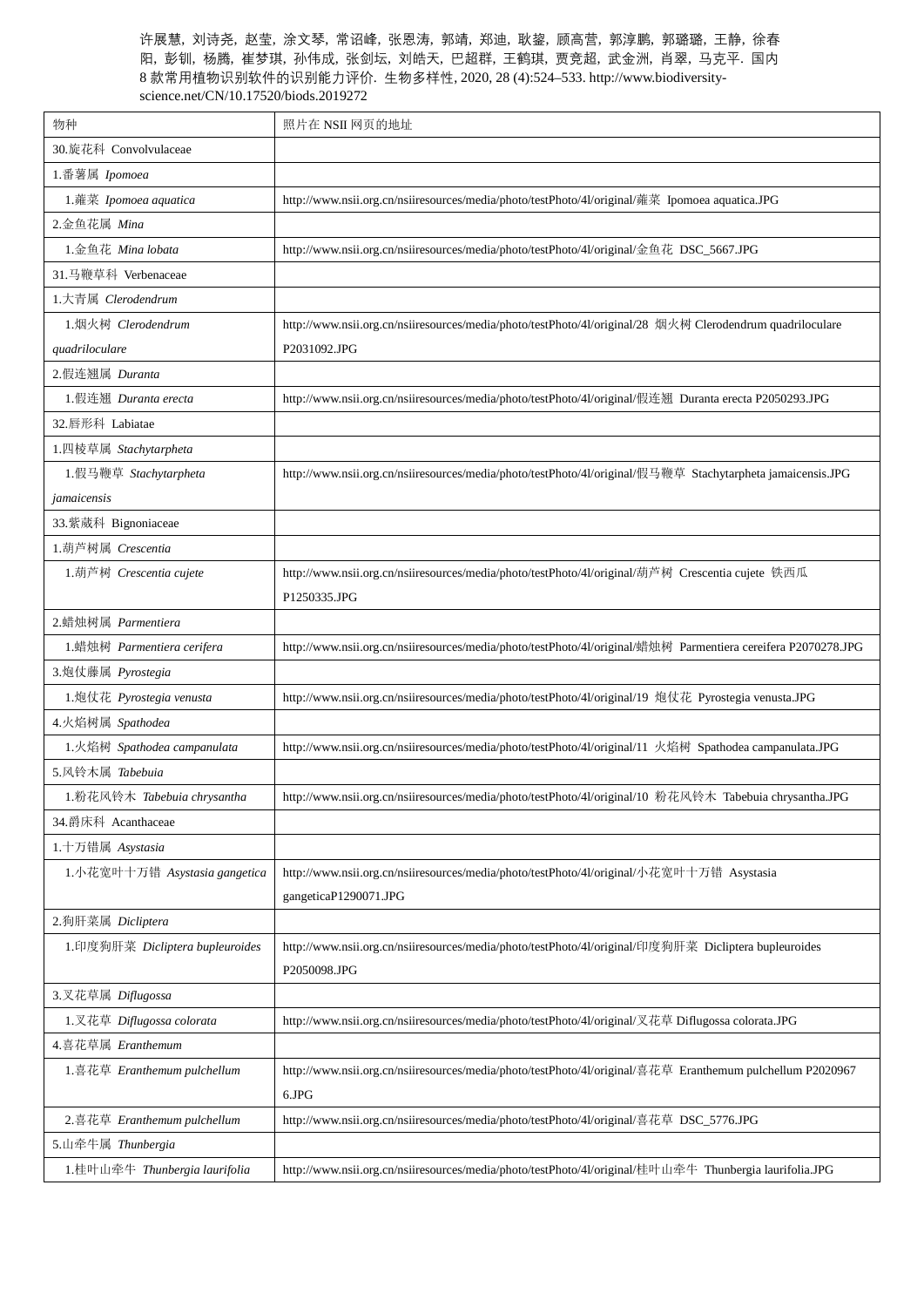| 物种                          | 照片在 NSII 网页的地址                                                                                                |
|-----------------------------|---------------------------------------------------------------------------------------------------------------|
| 35.草海桐科 Goodeniaceae        |                                                                                                               |
| 1.草海桐属 Scaevola             |                                                                                                               |
| 1.草海桐 Scaevola sericea      | http://www.nsii.org.cn/nsiiresources/media/photo/testPhoto/4l/original/草海桐 Scaevola sericea.JPG               |
| 36.菊科 Compositae            |                                                                                                               |
| 1.菊芹属 Erechtites            |                                                                                                               |
| 1.败酱叶菊芹 Erechtites          | http://www.nsii.org.cn/nsiiresources/media/photo/testPhoto/4l/original/败酱叶菊芹 Erechtites valerianaefolia       |
| valerianaefolia             | P2041476.JPG                                                                                                  |
| 2.蟛蜞菊属 Wedelia              |                                                                                                               |
| 1. 三裂蟛蜞菊 Wedelia trilobata  | http://www.nsii.org.cn/nsiiresources/media/photo/testPhoto/4l/original/三裂蟛蜞菊 Wedelia trilobata P1300592.JPG   |
| 3. 孪花菊属 Wollastonia         |                                                                                                               |
| 1. 孪花菊 Wollastonia          | http://www.nsii.org.cn/nsiiresources/media/photo/testPhoto/41/original/孪花菊 Melanthera biflora.JPG             |
| bifloraWollastonia biflora  |                                                                                                               |
| 37.水鳖科 Hydrocharitaceae     |                                                                                                               |
| 1.水车前属 Ottelia              |                                                                                                               |
| 1.水菜花 Ottelia cordata       | http://www.nsii.org.cn/nsiiresources/media/photo/testPhoto/4l/original/1 国家二级保护植物水菜花 Ottelia cordata          |
|                             | P1311321 (1).JPG                                                                                              |
| 2.水菜花 Ottelia cordata       | http://www.nsii.org.cn/nsiiresources/media/photo/testPhoto/41/original/1 水菜花 Ottelia cordata P1311321 (2).JPG |
| 37.鸭跖草科 Commelinaceae       |                                                                                                               |
| 1. 吊竹梅属 Tradescantia        |                                                                                                               |
| 1.吊竹梅 Tradescantia zebrina  | http://www.nsii.org.cn/nsiiresources/media/photo/testPhoto/41/original/吊竹梅 DSC_5376.JPG                       |
| 2. 吊竹梅 Tradescantia zebrina | http://www.nsii.org.cn/nsiiresources/media/photo/testPhoto/41/original/吊竹梅 Tradescantia zebrina.JPG           |
| 38.棕榈科 Palmae               |                                                                                                               |
| 1.霸王棕属 Bismarckia           |                                                                                                               |
| 1.霸王棕 Bismarckia nobilis    | http://www.nsii.org.cn/nsiiresources/media/photo/testPhoto/4l/original/霸王棕 P2010147.JPG                       |
| 2.蒲葵属 Livistona             |                                                                                                               |
| 1.蒲葵 Livistona chinensis    | http://www.nsii.org.cn/nsiiresources/media/photo/testPhoto/4l/original/蒲葵 Livistona chinensis P1310988.JPG    |
| 3.水椰属 Nypa                  |                                                                                                               |
| 1.水椰 Nypa fructicans        | http://www.nsii.org.cn/nsiiresources/media/photo/testPhoto/4l/original/水椰 Nypa fructicans P2041652.JPG        |
| 4. 王棕属 Roystonea            |                                                                                                               |
| 1.王棕 Roystonea regia        | http://www.nsii.org.cn/nsiiresources/media/photo/testPhoto/4l/original/22 王棕 Roystonea regia.JPG              |
| 5.狐尾椰属 Wodyetia             |                                                                                                               |
| 1. 狐尾椰 Wodyetia bifurcata   | http://www.nsii.org.cn/nsiiresources/media/photo/testPhoto/41/original/狐尾椰 Wodyetia bifurcata.JPG             |
| 39.露兜树科 Pandanaceae         |                                                                                                               |
| 1.露兜树属 Pandanus             |                                                                                                               |
| 1.红刺露兜树 Pandanus utilis     | http://www.nsii.org.cn/nsiiresources/media/photo/testPhoto/4l/original/红刺露兜树 Pandanus utilis P2010027.JPG     |
| 2.红刺露兜树 Pandanus utilis     | http://www.nsii.org.cn/nsiiresources/media/photo/testPhoto/4l/original/红刺露兜树 P2010027.JPG                     |
| 三、亚热带区                      |                                                                                                               |
| 1.里白科 Gleicheniaceae        |                                                                                                               |
| 1.里白属 Hicriopteris          |                                                                                                               |
| 1.里白 Diplopterygium glaucum | http://www.nsii.org.cn/nsiiresources/media/photo/testPhoto/3c/original/Diplopterygium glaucum_里白_浙江古田山_       |
|                             | 陈彬 2008-05-14 17-03-46.jpg                                                                                    |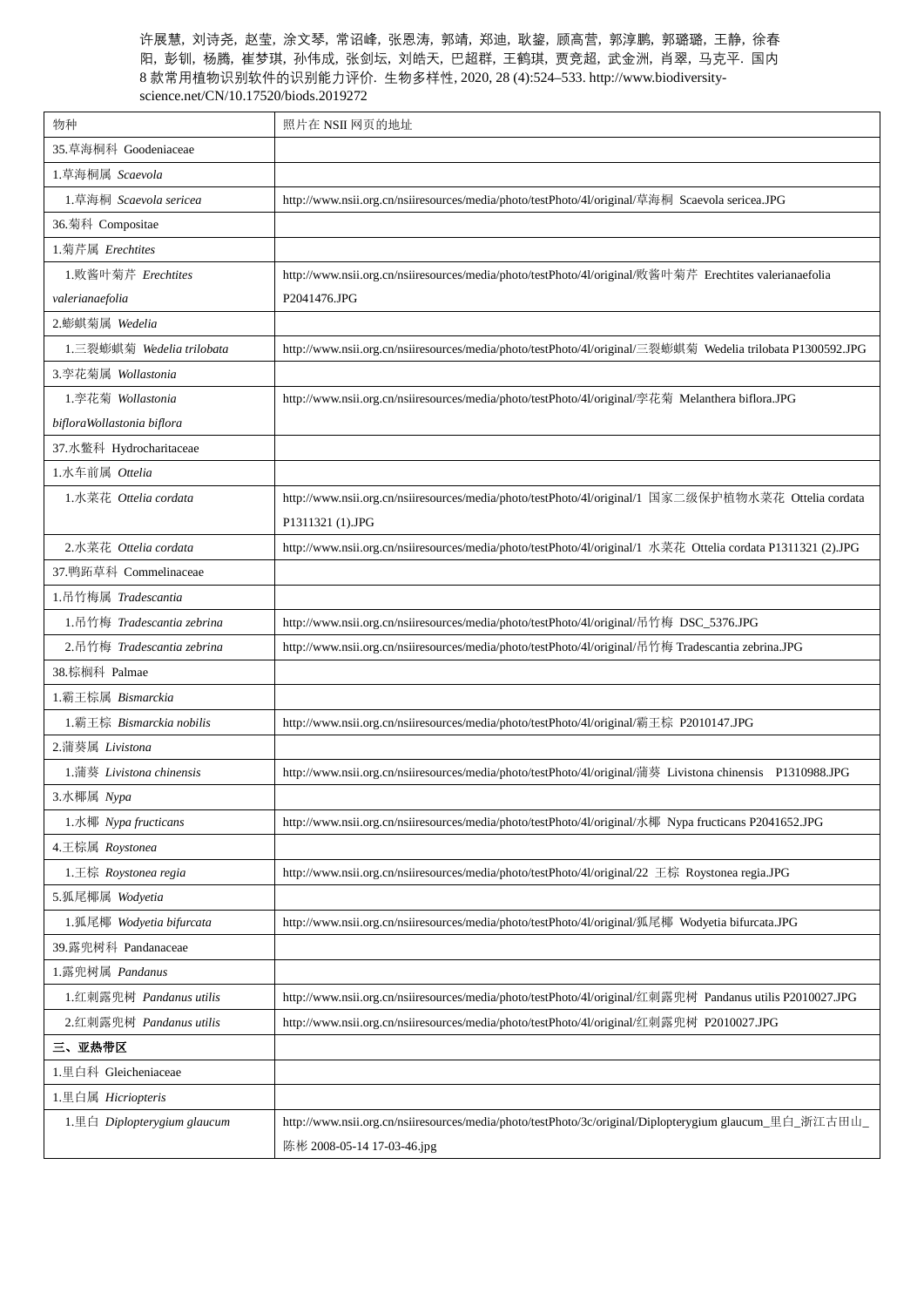| 物种                               | 照片在 NSII 网页的地址                                                                                          |
|----------------------------------|---------------------------------------------------------------------------------------------------------|
| 2.里白 Diplopterygium glaucum      | http://www.nsii.org.cn/nsiiresources/media/photo/testPhoto/3c/original/Diplopterygium glaucum_里白_浙江古田山_ |
|                                  | 陈彬 2008-05-14 17-03-36.jpg                                                                              |
| 2.芒萁属 Dicranopteris              |                                                                                                         |
| 1.芒萁 Dicranopteris pedata        | http://www.nsii.org.cn/nsiiresources/media/photo/testPhoto/3c/original/Dicranopteris pedata_芒萁_浙江古田山_陈  |
|                                  | 彬 2008-05-14 17-03-21.jpg                                                                               |
| 2.鳞毛蕨科 Dryopteridaceae           |                                                                                                         |
| 1.复叶耳蕨属 Arachniodes              |                                                                                                         |
| 1.斜方复叶耳蕨 Arachniodes amabilis    | http://www.nsii.org.cn/nsiiresources/media/photo/testPhoto/3c/original/Arachniodes amabilis_斜方复叶耳蕨_浙江古  |
|                                  | 田山_陈彬 2008-05-12 17-04-44.jpg                                                                           |
| 2.刺头复叶耳蕨 Arachniodes aristata    | http://www.nsii.org.cn/nsiiresources/media/photo/testPhoto/3c/original/Arachniodes aristata_刺头复叶耳蕨_浙江古  |
|                                  | 田山_陈彬 2008-05-15 17-41-55.jpg                                                                           |
| 3.刺头复叶耳蕨 Arachniodes aristata    | http://www.nsii.org.cn/nsiiresources/media/photo/testPhoto/3c/original/Arachniodes aristata_刺头复叶耳蕨_浙江古  |
|                                  | 田山_陈彬 2008-05-16 10-25-02.jpg                                                                           |
| 2.贯众属 Cyrtomium                  |                                                                                                         |
| 1.镰羽贯众 Cyrtomium balansae        | http://www.nsii.org.cn/nsiiresources/media/photo/testPhoto/3c/original/Cyrtomium balansae_镰羽贯众_浙江古田山    |
|                                  | _陈彬 2008-05-16 10-06-56.jpg                                                                             |
| 2.镰羽贯众 Cyrtomium balansae        | http://www.nsii.org.cn/nsiiresources/media/photo/testPhoto/3c/original/Cyrtomium balansae_镰羽贯众_浙江古田山    |
|                                  | _陈彬 2008-05-16 10-06-21.jpg                                                                             |
| 3.镰羽贯众 Cyrtomium balansae        | http://www.nsii.org.cn/nsiiresources/media/photo/testPhoto/3c/original/Cyrtomium balansae_镰羽贯众_浙江古田山    |
|                                  | _陈彬 2008-05-16 10-06-02.jpg                                                                             |
| 4.镰羽贯众 Cyrtomium balansae        | http://www.nsii.org.cn/nsiiresources/media/photo/testPhoto/3c/original/Cyrtomium balansae_镰羽贯众_浙江古田山    |
|                                  | _陈彬 2008-05-16 10-05-30.jpg                                                                             |
| 3.舌蕨科 Elaphoglossaceae           |                                                                                                         |
| 1.舌蕨属 Elaphoglossum              |                                                                                                         |
| 1.华南舌蕨 Elaphoglossum yoshinagae  | http://www.nsii.org.cn/nsiiresources/media/photo/testPhoto/3c/original/Elaphoglossum yoshinagae_华南舌蕨_浙江 |
|                                  | 古田山_陈彬 2008-05-13 15-37-38.jpg                                                                          |
| 2. 华南舌蕨 Elaphoglossum yoshinagae | http://www.nsii.org.cn/nsiiresources/media/photo/testPhoto/3c/original/Elaphoglossum yoshinagae_华南舌蕨_浙江 |
|                                  | 古田山_陈彬 2008-05-13 15-37-23.jpg                                                                          |
| 4.书带蕨科 Vittariaceae              |                                                                                                         |
| 1.书带蕨属 Haplopteris               |                                                                                                         |
| 1. 书带蕨 Haplopteris flexuosa      | http://www.nsii.org.cn/nsiiresources/media/photo/testPhoto/3c/original/Haplopteris flexuosa_书带蕨_浙江古田山_  |
|                                  | 陈彬 2008-05-16 09-46-49.jpg                                                                              |
| 5.银杏科 Ginkgoaceae                |                                                                                                         |
| 1.银杏属 Ginkgo                     |                                                                                                         |
| 1.银杏 Ginkgo biloba               | http://www.nsii.org.cn/nsiiresources/media/photo/testPhoto/3c/original/Ginkgo biloba_银杏_浙江古田山_陈彬        |
|                                  | 2008-05-15 18-26-18.jpg                                                                                 |
| 6.桦木科 Betulaceae                 |                                                                                                         |
| 1.鹅耳枥属 Carpinus                  |                                                                                                         |
| 1.鹅耳枥 Carpinus turczaninowii     | http://www.nsii.org.cn/nsiiresources/media/photo/testPhoto/3c/original/Carpinus turczaninowii_鹅耳枥_浙江古田山 |
|                                  | _陈彬 2008-05-14 09-12-42.jpg                                                                             |
| 7.壳斗科 Fagaceae                   |                                                                                                         |
| 1.栗属 Castanea                    |                                                                                                         |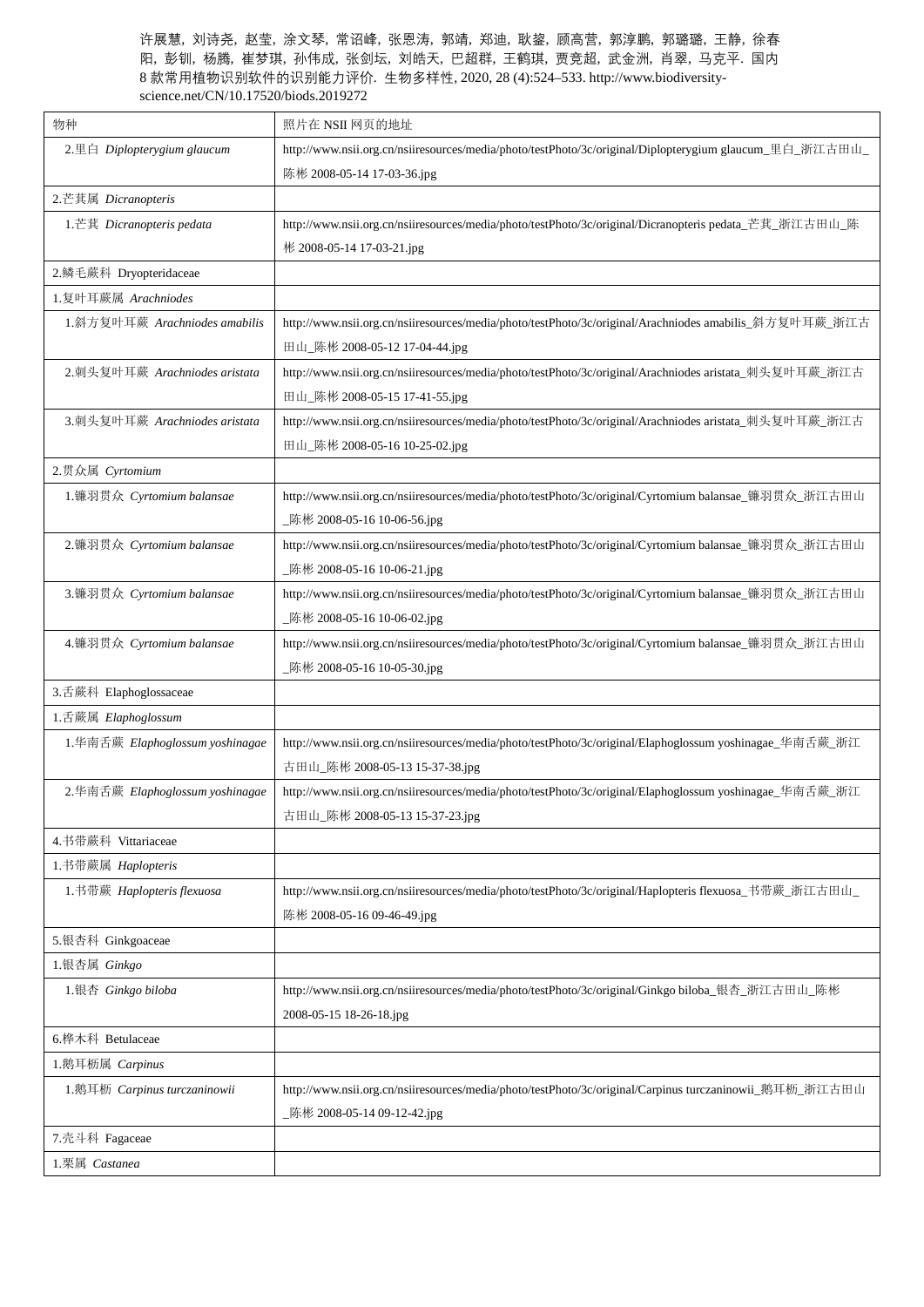| 物种                               | 照片在 NSII 网页的地址                                                                                            |
|----------------------------------|-----------------------------------------------------------------------------------------------------------|
| 1.栗 Castanea mollissima          | http://www.nsii.org.cn/nsiiresources/media/photo/testPhoto/3c/original/Castanea mollissima_栗_浙江古田山_陈彬     |
|                                  | 2008-05-12 18-19-15.jpg                                                                                   |
| 2.栗 Castanea mollissima          | http://www.nsii.org.cn/nsiiresources/media/photo/testPhoto/3c/original/Castanea mollissima_栗_浙江古田山_陈彬     |
|                                  | 2008-05-14 07-59-35.jpg                                                                                   |
| 3.茅栗 Castanea seguinii           | http://www.nsii.org.cn/nsiiresources/media/photo/testPhoto/3c/original/Castanea seguinii_茅栗_浙江古田山_陈彬      |
|                                  | 2008-05-14 16-44-50.jpg                                                                                   |
| 2.青冈属 Cyclobalanopsis            |                                                                                                           |
| 1.青冈 $Cyclobalanopsis glauca$    | http://www.nsii.org.cn/nsiiresources/media/photo/testPhoto/3c/original/Cyclobalanopsis glauca_青冈_浙江古田山    |
|                                  | 陈彬 2008-05-15 15-55-16.jpg                                                                                |
| 2.青冈 Cyclobalanopsis glauca      | http://www.nsii.org.cn/nsiiresources/media/photo/testPhoto/3c/original/Cyclobalanopsis glauca_青冈_浙江古田山_   |
|                                  | 陈彬 2008-05-15 15-55-40.jpg                                                                                |
| 3.水青冈属 Cyclobalanopsis           |                                                                                                           |
| 1.水青冈 Fagus longipetiolata       | http://www.nsii.org.cn/nsiiresources/media/photo/testPhoto/3c/original/Fagus longipetiolata_水青冈_浙江古田山_陈   |
|                                  | 彬 2008-05-14 08-08-54.jpg                                                                                 |
| 8.桑科 Moraceae                    |                                                                                                           |
| 1.榕属 Ficus                       |                                                                                                           |
| 1.天仙果 Ficus erecta               | http://www.nsii.org.cn/nsiiresources/media/photo/testPhoto/3c/original/Ficus erecta_天仙果_浙江古田山_陈彬          |
|                                  | 2008-05-16 09-58-21.jpg                                                                                   |
| 2.天仙果 Ficus erecta               | http://www.nsii.org.cn/nsiiresources/media/photo/testPhoto/3c/original/Ficus erecta_天仙果_浙江古田山_陈彬          |
|                                  | 2008-05-16 09-58-41.jpg                                                                                   |
| 9.荨麻科 Urticaceae                 |                                                                                                           |
| 1.糯米团属 Gonostegia                |                                                                                                           |
| 1.糯米团 Gonostegia hirta           | http://www.nsii.org.cn/nsiiresources/media/photo/testPhoto/3c/original/Gonostegia hirta_糯米团_浙江古田山_陈彬      |
|                                  | 2008-05-13 17-08-37.jpg                                                                                   |
| 10.蜡梅科 Calycanthaceae            |                                                                                                           |
| 1.蜡梅属 Chimonanthus               |                                                                                                           |
| 1.柳叶蜡梅 Chimonanthus salicifolius | http://www.nsii.org.cn/nsiiresources/media/photo/testPhoto/3c/original/Chimonanthus salicifolius_柳叶蜡梅_浙江古 |
|                                  | 田山_陈彬 2008-05-15 14-58-14.jpg                                                                             |
| 11. 小檗科 Berberidaceae            |                                                                                                           |
| 1.鬼臼属 Dysosma                    |                                                                                                           |
| 1.八角莲 Dysosma versipellis        | http://www.nsii.org.cn/nsiiresources/media/photo/testPhoto/3c/original/Dysosma versipellis_八角莲_浙江古田山_陈    |
|                                  | 彬 2008-05-14 17-40-56.jpg                                                                                 |
| 2.八角莲 Dysosma versipellis        | http://www.nsii.org.cn/nsiiresources/media/photo/testPhoto/3c/original/Dysosma versipellis_八角莲_浙江古田山_陈    |
|                                  | 彬 2008-05-14 17-40-58.jpg                                                                                 |
| 12.防己科 Menispermaceae            |                                                                                                           |
| 1. 木防己属 Cocculus                 |                                                                                                           |
| 1.木防己 Cocculus orbiculatus       | http://www.nsii.org.cn/nsiiresources/media/photo/testPhoto/3c/original/Cocculus orbiculatus_木防己_浙江古田山_    |
|                                  | 陈彬 2008-05-13 10-47-37.jpg                                                                                |
| 13.三白草科 Saururaceae              |                                                                                                           |
| 1. 蕺菜属 Houttuynia                |                                                                                                           |
| 1.蕺菜 Houttuynia cordata          | http://www.nsii.org.cn/nsiiresources/media/photo/testPhoto/3c/original/Houttuynia cordata_蕺菜_浙江古田山_陈彬     |
|                                  | 2008-05-12 17-56-25.jpg                                                                                   |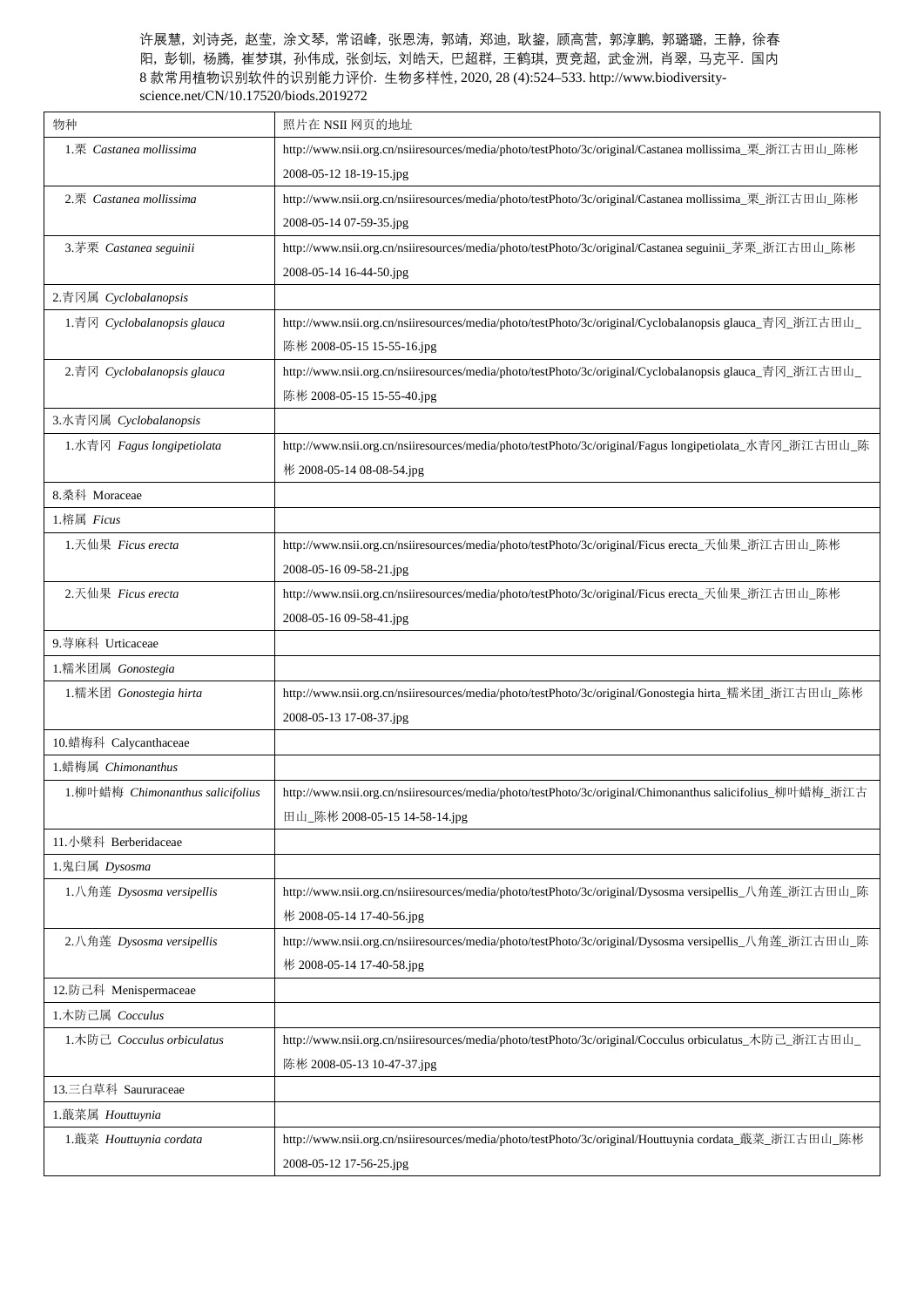| 物种                             | 照片在 NSII 网页的地址                                                                                           |
|--------------------------------|----------------------------------------------------------------------------------------------------------|
| 14.猕猴桃科 Actinidiaceae          |                                                                                                          |
| 1.猕猴桃属 Actinidia               |                                                                                                          |
| 1.小叶猕猴桃 Actinidia lanceolata   | http://www.nsii.org.cn/nsiiresources/media/photo/testPhoto/3c/original/Actinidia lanceolata_小叶猕猴桃_浙江古田   |
|                                | 山_陈彬 2008-05-15 14-26-14.jpg                                                                             |
| 15.马兜铃科 Aristolochiaceae       |                                                                                                          |
| 1.马兜铃属 Aristolochia            |                                                                                                          |
| 1.管花马兜铃 Aristolochia tubiflora | http://www.nsii.org.cn/nsiiresources/media/photo/testPhoto/3c/original/Aristolochia tubiflora_管花马兜铃_浙江古田 |
|                                | 山_陈彬 2008-05-12 17-13-15.jpg                                                                             |
| 2.细辛属 Asarum                   |                                                                                                          |
| 1.祁阳细辛 Asarum magnificum       | http://www.nsii.org.cn/nsiiresources/media/photo/testPhoto/3c/original/Asarum magnificum_祁阳细辛_浙江古田山_     |
|                                | 陈彬 2008-05-12 17-33-14.jpg                                                                               |
| 16.山茶科 Theaceae                |                                                                                                          |
| 1.柃木属 Eurya                    |                                                                                                          |
| 1.格药柃 Eurya muricata           | http://www.nsii.org.cn/nsiiresources/media/photo/testPhoto/3c/original/Eurya muricata_格药柃_浙江古田山_陈彬       |
|                                | 2008-05-14 13-34-30.jpg                                                                                  |
| 2.杨桐属 Adinandra                |                                                                                                          |
| 1.杨桐 Adinandra millettii       | http://www.nsii.org.cn/nsiiresources/media/photo/testPhoto/3c/original/Adinandra millettii_杨桐_浙江古田山_陈彬   |
|                                | 2008-05-13 09-33-07.jpg                                                                                  |
| 3.山茶属 Camellia                 |                                                                                                          |
| 1.浙江红山茶 Camellia               | http://www.nsii.org.cn/nsiiresources/media/photo/testPhoto/3c/original/Camellia chekiangoleosa_浙江红山茶_浙江  |
| chekiangoleosa                 | 古田山_陈彬 2008-05-14 09-22-32.jpg                                                                           |
| 2.茶 Camellia sinensis          | http://www.nsii.org.cn/nsiiresources/media/photo/testPhoto/3c/original/Camellia sinensis_茶_浙江古田山_陈彬      |
|                                | 2008-05-14 16-55-27.jpg                                                                                  |
| 17.十字花科 Cruciferae             |                                                                                                          |
| 1.芸苔属 Brassica                 |                                                                                                          |
| 1.欧洲油菜 Brassica napus          | http://www.nsii.org.cn/nsiiresources/media/photo/testPhoto/3c/original/Brassica napus_欧洲油菜_浙江古田山_陈彬      |
|                                | 2008-05-13 09-55-40.jpg                                                                                  |
| 18.虎耳草科 Saxifragaceae          |                                                                                                          |
| 1.绣球属 Hydrangea                |                                                                                                          |
| 1.中国绣球 Hydrangea chinensis     | http://www.nsii.org.cn/nsiiresources/media/photo/testPhoto/3c/original/Hydrangea chinensis_中国绣球_浙江古田山    |
|                                | _陈彬 2008-05-12 17-23-20.jpg                                                                              |
| 2.中国绣球 Hydrangea chinensis     | http://www.nsii.org.cn/nsiiresources/media/photo/testPhoto/3c/original/Hydrangea chinensis_中国绣球_浙江古田山    |
|                                | _陈彬 2008-05-13 16-04-21.jpg                                                                              |
| 3.中国绣球 Hydrangea chinensis     | http://www.nsii.org.cn/nsiiresources/media/photo/testPhoto/3c/original/Hydrangea chinensis_中国绣球_浙江古田山    |
|                                | _陈彬 2008-05-13 16-04-28.jpg                                                                              |
| 4.中国绣球 Hydrangea chinensis     | http://www.nsii.org.cn/nsiiresources/media/photo/testPhoto/3c/original/Hydrangea chinensis_中国绣球_浙江古田山    |
|                                | _陈彬 2008-05-13 16-04-38.jpg                                                                              |
| 5.中国绣球 Hydrangea chinensis     | http://www.nsii.org.cn/nsiiresources/media/photo/testPhoto/3c/original/Hydrangea chinensis_中国绣球_浙江古田山    |
|                                | _陈彬 2008-05-14 09-38-00.jpg                                                                              |
| 19. 蔷薇科 Rosaceae               |                                                                                                          |
| 1.樱属 Cerasus                   |                                                                                                          |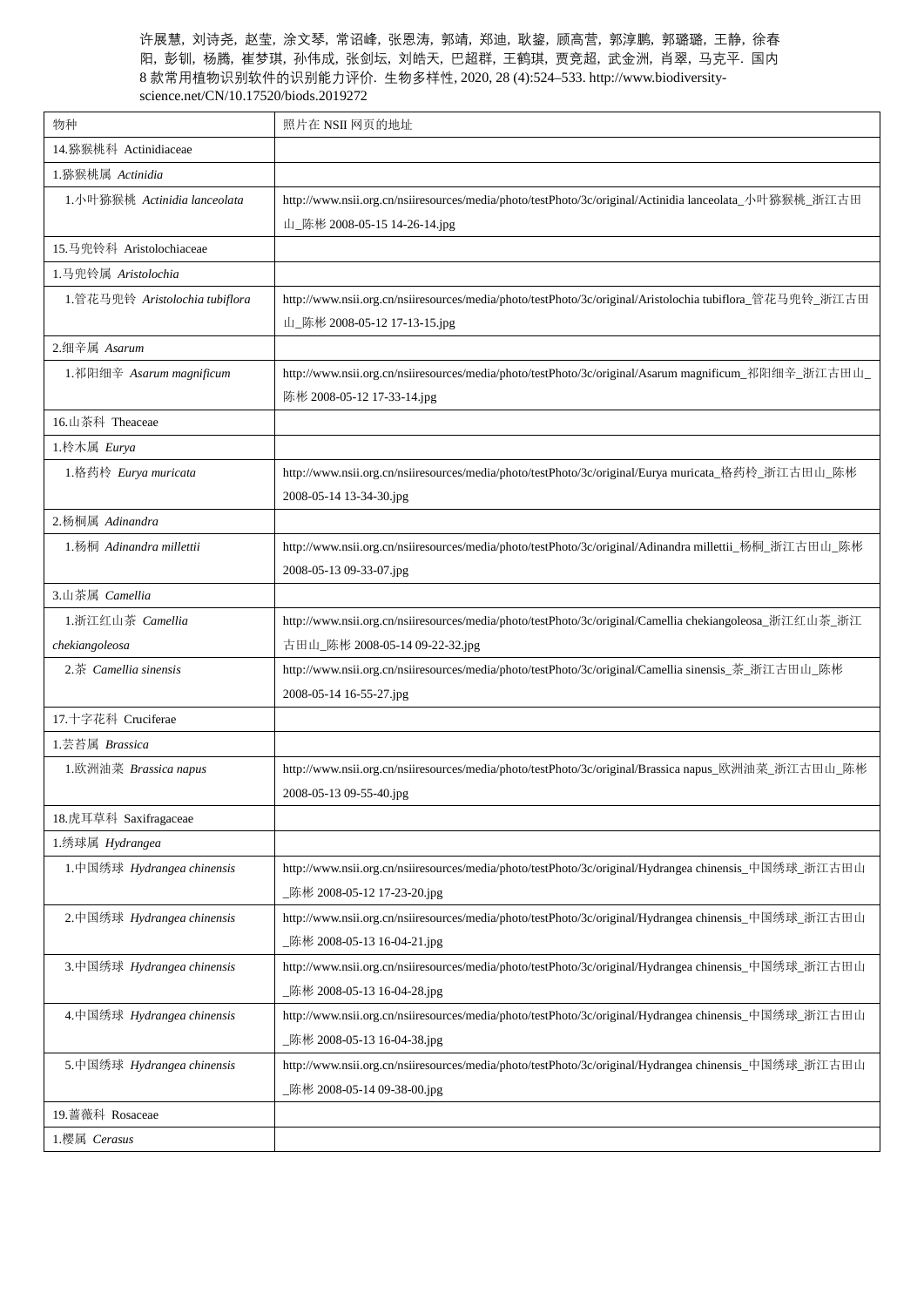| 物种                                          | 照片在 NSII 网页的地址                                                                                            |
|---------------------------------------------|-----------------------------------------------------------------------------------------------------------|
| 1. 浙闽樱桃 Cerasus schneideriana               | http://www.nsii.org.cn/nsiiresources/media/photo/testPhoto/3c/original/Cerasus schneideriana_浙闽樱桃_浙江古田    |
|                                             | 山_陈彬 2008-05-13 11-44-26.jpg                                                                              |
| 20.豆科 Fabaceae                              |                                                                                                           |
| 1.仪花属 Lysidice                              |                                                                                                           |
| 1.仪花 Lysidice rhodostegia                   | http://www.nsii.org.cn/nsiiresources/media/photo/testPhoto/3c/original/仪花 Lysidice rhodostegia.jpg        |
| 21.槭树科 Aceraceae                            |                                                                                                           |
| 1.槭属 Acer                                   |                                                                                                           |
| 1.阔叶槭 Acer amplum                           | http://www.nsii.org.cn/nsiiresources/media/photo/testPhoto/3c/original/Acer amplum_阔叶槭_浙江古田山_陈彬           |
|                                             | 2008-05-14 15-00-26.jpg                                                                                   |
| 2.紫果槭 Acer cordatum                         | http://www.nsii.org.cn/nsiiresources/media/photo/testPhoto/3c/original/Acer cordatum_紫果槭_浙江古田山_陈彬         |
|                                             | 2008-05-14 17-07-56.jpg                                                                                   |
| 3.青榨槭 Acer davidii                          | http://www.nsii.org.cn/nsiiresources/media/photo/testPhoto/3c/original/Acer davidii_青榨槭_浙江古田山_陈彬          |
|                                             | 2008-05-14 14-27-39.jpg                                                                                   |
| 4. 秀丽槭 Acer elegantulum                     | http://www.nsii.org.cn/nsiiresources/media/photo/testPhoto/3c/original/Acer elegantulum_秀丽槭_浙江古田山_陈彬      |
|                                             | 2008-05-13 08-43-49.jpg                                                                                   |
| 5.鸡爪槭 Acer palmatum                         | http://www.nsii.org.cn/nsiiresources/media/photo/testPhoto/3c/original/Acer palmatum_鸡爪槭_浙江古田山_陈彬         |
|                                             | 2008-05-16 11-06-17.jpg                                                                                   |
| 22.冬青科 Aquifoliaceae                        |                                                                                                           |
| 1.冬青属 Ilex                                  |                                                                                                           |
| 1. 大叶冬青 Ilex latifolia                      | http://www.nsii.org.cn/nsiiresources/media/photo/testPhoto/3c/original/Ilex latifolia_大叶冬青_浙江古田山_陈彬       |
|                                             | 2008-05-16 09-29-39.jpg                                                                                   |
| 2.大叶冬青 Ilex latifolia                       | http://www.nsii.org.cn/nsiiresources/media/photo/testPhoto/3c/original/Ilex latifolia_大叶冬青_浙江古田山_陈彬       |
|                                             | 2008-05-16 09-30-04.jpg                                                                                   |
| 2. 木姜冬青 Ilex litseifolia                    | http://www.nsii.org.cn/nsiiresources/media/photo/testPhoto/3c/original/Ilex litseifolia_木姜冬青_浙江古田山_陈彬     |
|                                             | 2008-05-14 17-10-43.jpg                                                                                   |
| 23.卫矛科 Celastraceae                         |                                                                                                           |
| 1.南蛇藤属 Celastrus                            |                                                                                                           |
| 1.窄叶南蛇藤 Celastrus oblanceifolius            | http://www.nsii.org.cn/nsiiresources/media/photo/testPhoto/3c/original/Celastrus oblanceifolius_窄叶南蛇藤_浙江古 |
|                                             | 田山_陈彬 2008-05-14 11-19-32.jpg                                                                             |
| 24.省沽油科 Staphyleaceae                       |                                                                                                           |
| 1.野鸦椿属 Euscaphis                            |                                                                                                           |
| 1.野鸦椿 Euscaphis japonica                    | http://www.nsii.org.cn/nsiiresources/media/photo/testPhoto/3c/original/Euscaphis japonica_野鸦椿_浙江古田山_陈     |
|                                             | 彬 2008-05-13 09-47-53.jpg                                                                                 |
| 25. 金栗兰科 Chloranthaceae                     |                                                                                                           |
| 1.金栗兰属 Chloranthus                          |                                                                                                           |
| 1. $R \nightharpoonup$ Chloranthus serratus | http://www.nsii.org.cn/nsiiresources/media/photo/testPhoto/3c/original/Chloranthus serratus_及己_浙江古田山_陈彬   |
|                                             | 2008-05-12 17-08-46.jpg                                                                                   |
| 26.大风子科 Flacourtiaceae                      |                                                                                                           |
| 1.山桐子属 Idesia                               |                                                                                                           |
| 1.山桐子 Idesia polycarpa                      | http://www.nsii.org.cn/nsiiresources/media/photo/testPhoto/3c/original/Idesia polycarpa_山桐子_浙江古田山_陈彬      |
|                                             | 2008-05-13 15-01-37.jpg                                                                                   |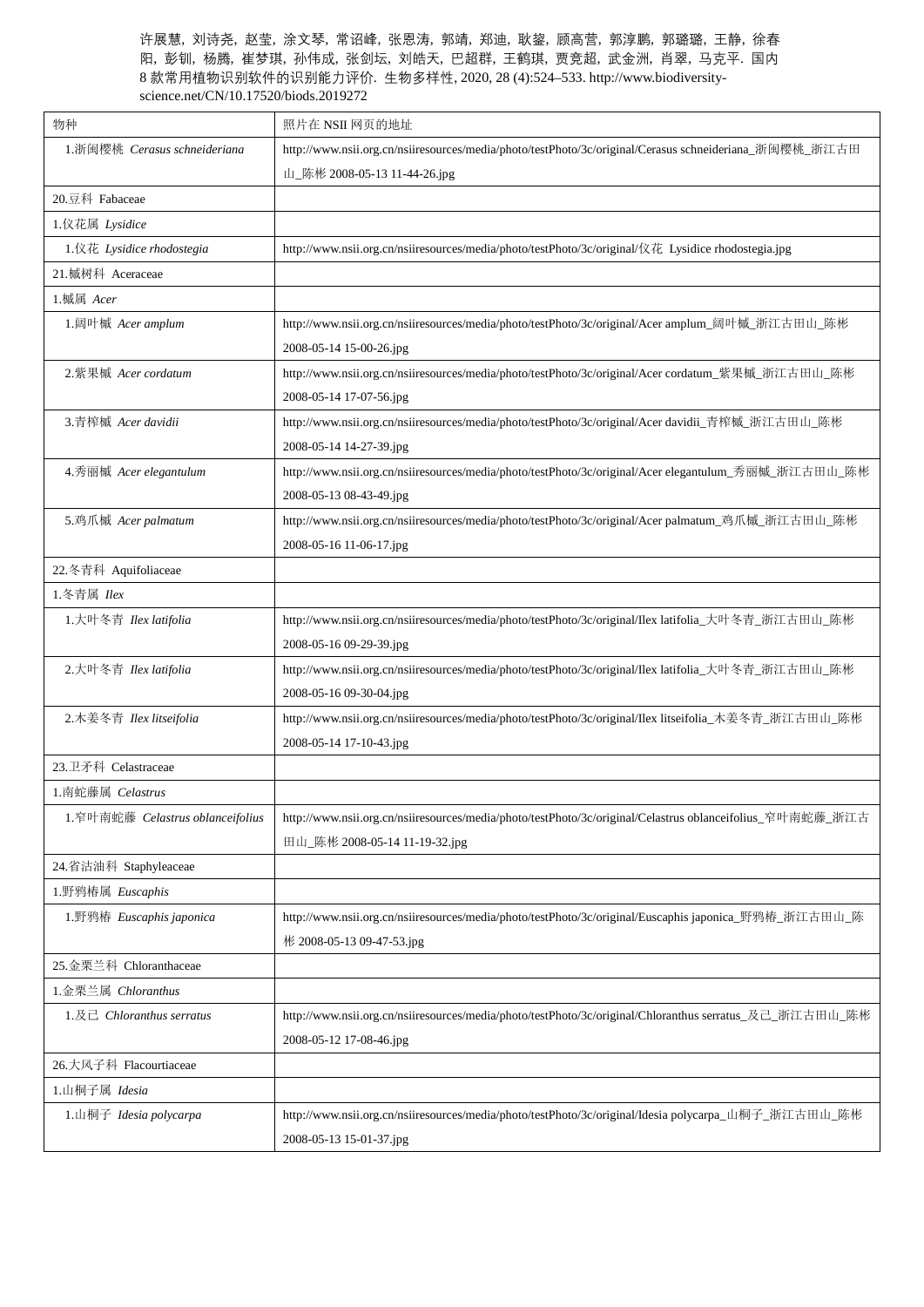| 物种                              | 照片在 NSII 网页的地址                                                                                          |
|---------------------------------|---------------------------------------------------------------------------------------------------------|
| 2.山桐子 Idesia polycarpa          | http://www.nsii.org.cn/nsiiresources/media/photo/testPhoto/3c/original/Idesia polycarpa_山桐子_浙江古田山_陈彬    |
|                                 | 2008-05-13 15-01-40.jpg                                                                                 |
| 3.山桐子 Idesia polycarpa          | http://www.nsii.org.cn/nsiiresources/media/photo/testPhoto/3c/original/Idesia polycarpa_山桐子_浙江古田山_陈彬    |
|                                 | 2008-05-13 15-02-12.jpg                                                                                 |
| 27.小二仙草科 Haloragidaceae         |                                                                                                         |
| 1.小二仙草属 Haloragis               |                                                                                                         |
| 1.小二仙草 Haloragis micrantha      | http://www.nsii.org.cn/nsiiresources/media/photo/testPhoto/3c/original/Gonocarpus micranthus_小二仙草_浙江古田  |
|                                 | 山_陈彬 2008-05-14 13-57-38.jpg                                                                            |
| 28.桤叶树科 Clethraceae             |                                                                                                         |
| 1.桤叶树属 Clethra                  |                                                                                                         |
| 1.髭脉桤叶树 Clethra barbinervis     | http://www.nsii.org.cn/nsiiresources/media/photo/testPhoto/3c/original/Clethra barbinervis_髭脉桤叶树_浙江古田山  |
|                                 | _陈彬 2008-05-14 13-14-34.jpg                                                                             |
| 29.虎皮楠科 Daphniphyllaceae        |                                                                                                         |
| 1.虎皮楠属 Daphniphyllum            |                                                                                                         |
| 1.交让木 Daphniphyllum macropodum  | http://www.nsii.org.cn/nsiiresources/media/photo/testPhoto/3c/original/Daphniphyllum macropodum_交让木_浙江  |
|                                 | 古田山_陈彬 2008-05-14 13-17-45.jpg                                                                          |
| 2.虎皮楠 Daphniphyllum oldhami     | http://www.nsii.org.cn/nsiiresources/media/photo/testPhoto/3c/original/Daphniphyllum oldhami__浙江古田山_陈彬  |
|                                 | 2008-05-15 16-43-46.jpg                                                                                 |
| 30.八角枫科 Alangiaceae             |                                                                                                         |
| 1.八角枫属 Alangium                 |                                                                                                         |
| 1.八角枫 Alangium chinense         | http://www.nsii.org.cn/nsiiresources/media/photo/testPhoto/3c/original/Alangium chinense_八角枫_浙江古田山_陈    |
|                                 | 彬 2008-05-13 15-50-46.jpg                                                                               |
| 31.鼠李科 Rhamnaceae               |                                                                                                         |
| 1.勾儿茶属 Berchemia                |                                                                                                         |
| 1.多花勾儿茶 Berchemia floribunda    | http://www.nsii.org.cn/nsiiresources/media/photo/testPhoto/3c/original/Berchemia floribunda_多花勾儿茶_浙江古田  |
|                                 | 山_陈彬 2008-05-13 08-52-03.jpg                                                                            |
| 32.葡萄科 Vitaceae                 |                                                                                                         |
| 1.蛇葡萄属 Ampelopsis               |                                                                                                         |
| 1.广东蛇葡萄 Ampelopsis cantoniensis | http://www.nsii.org.cn/nsiiresources/media/photo/testPhoto/3c/original/Ampelopsis cantoniensis_广东蛇葡萄_浙江 |
|                                 | 古田山_陈彬 2008-05-13 08-22-49.jpg                                                                          |
| 2.白蔹 Ampelopsis japonica        | http://www.nsii.org.cn/nsiiresources/media/photo/testPhoto/3c/original/Ampelopsis japonica_白蔹_浙江古田山_陈   |
|                                 | 彬 2008-05-14 07-24-28.jpg                                                                               |
| 2.乌蔹莓属 Cayratia                 |                                                                                                         |
| 1.角花乌蔹莓 Cayratia corniculata    | http://www.nsii.org.cn/nsiiresources/media/photo/testPhoto/3c/original/Cayratia corniculata_角花乌蔹莓_浙江古田  |
|                                 | 山_陈彬 2008-05-13 16-14-10.jpg                                                                            |
| 33.杜英科 Elaeocarpaceae           |                                                                                                         |
| 1.杜英属 Elaeocarpus               |                                                                                                         |
| 1.中华杜英 Elaeocarpus chinensis    | http://www.nsii.org.cn/nsiiresources/media/photo/testPhoto/3c/original/Elaeocarpus chinensis_中华杜英_浙江古田  |
|                                 | 山_陈彬 2008-05-13 10-38-25.jpg                                                                            |
| 34.紫金牛科 Myrsinaceae             |                                                                                                         |
|                                 |                                                                                                         |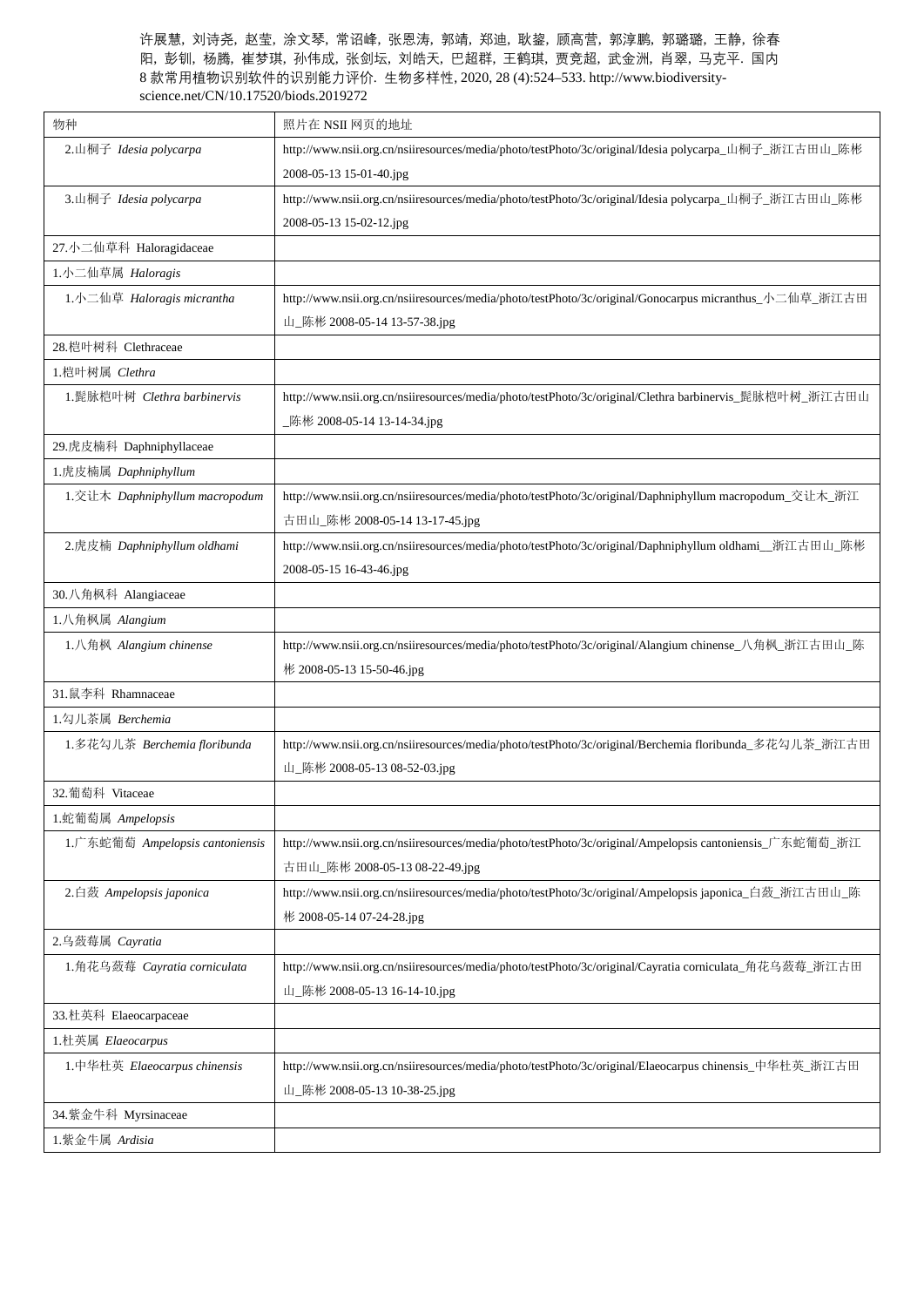| 物种                            | 照片在 NSII 网页的地址                                                                                            |
|-------------------------------|-----------------------------------------------------------------------------------------------------------|
| 1.网脉酸藤子 Embelia rudis         | http://www.nsii.org.cn/nsiiresources/media/photo/testPhoto/3c/original/Embelia rudis_网脉酸藤子_浙江古田山_陈        |
|                               | 彬 2008-05-13 10-39-38.jpg                                                                                 |
| 35.安息香科 Styracaceae           |                                                                                                           |
| 1.赤杨叶属 Alniphyllum            |                                                                                                           |
| 1. 赤杨叶 Alniphyllum fortunei   | http://www.nsii.org.cn/nsiiresources/media/photo/testPhoto/3c/original/Alniphyllum fortunei_赤杨叶_浙江古田山_    |
|                               | 陈彬 2008-05-14 15-38-43.jpg                                                                                |
| 36.木樨科 Oleaceae               |                                                                                                           |
| 1.梣属 Fraxinus                 |                                                                                                           |
| 1.苦枥木 Fraxinus insularis      | http://www.nsii.org.cn/nsiiresources/media/photo/testPhoto/3c/original/Fraxinus insularis_苦枥木_浙江古田山_陈彬    |
|                               | 2008-05-14 12-53-01.jpg                                                                                   |
| 2.茉莉花 Jasminum sambac         | http://www.nsii.org.cn/nsiiresources/media/photo/testPhoto/3c/original/茉莉花 Jasminum sambac.jpg            |
| 2.素馨属 Jasminum                |                                                                                                           |
| 1.粗糠树 Ehretia macrophylla     | http://www.nsii.org.cn/nsiiresources/media/photo/testPhoto/3c/original/Ehretia macrophylla_粗糠树_浙江古田山_陈    |
|                               | 彬 2008-05-12 17-16-33.jpg                                                                                 |
| 37.苦苣苔科 Gesneriaceae          |                                                                                                           |
| 1.粗筒苣苔属 Briggsia              |                                                                                                           |
| 1.浙皖粗筒苣苔 Briggsia chienii     | http://www.nsii.org.cn/nsiiresources/media/photo/testPhoto/3c/original/Briggsia chienii_浙皖粗筒苣苔_浙江古田山      |
|                               | _陈彬 2008-05-13 11-16-17.jpg                                                                               |
| 2.唇柱苣苔属 Chirita               |                                                                                                           |
| 1.羽裂唇柱苣苔 Chirita pinnatifida  | http://www.nsii.org.cn/nsiiresources/media/photo/testPhoto/3c/original/Chirita pinnatifida_羽裂唇柱苣苔_浙江古田    |
|                               | 山_陈彬 2008-05-13 15-38-50.jpg                                                                              |
| 38.桔梗科 Campanulaceae          |                                                                                                           |
| 1.沙参属 Adenophora              |                                                                                                           |
| 1.荠苨 Adenophora trachelioides | http://www.nsii.org.cn/nsiiresources/media/photo/testPhoto/3c/original/Adenophora trachelioides_荠苨_浙江古田山  |
|                               | _陈彬 2008-05-16 10-57-31.jpg                                                                               |
| 2.党参属 Codonopsis              |                                                                                                           |
| 1. 羊乳 Codonopsis lanceolata   | http://www.nsii.org.cn/nsiiresources/media/photo/testPhoto/3c/original/Codonopsis lanceolata_羊乳_浙江古田山_陈   |
|                               | 彬 2008-05-13 17-17-56.jpg                                                                                 |
| 39.菊科 Compositae              |                                                                                                           |
| 1. 下田菊属 Adenostemma           |                                                                                                           |
| 1. 下田菊 Adenostemma lavenia    | http://www.nsii.org.cn/nsiiresources/media/photo/testPhoto/3c/original/Adenostemma lavenia_下田菊_浙江古田山_     |
|                               | 陈彬 2008-05-12 17-04-21.jpg                                                                                |
| 2.兔儿风属 Ainsliaea              |                                                                                                           |
| 1.阿里山兔儿风 Ainsliaea            | http://www.nsii.org.cn/nsiiresources/media/photo/testPhoto/3c/original/Ainsliaea macroclinidioides_阿里山兔儿风 |
| macroclinidioides             | 浙江古田山_陈彬 2008-05-14 07-30-36.jpg                                                                          |
| 3. 蒿属 Artemisia               |                                                                                                           |
| 1. 南牡蒿 Artemisia eriopoda     | http://www.nsii.org.cn/nsiiresources/media/photo/testPhoto/3c/original/Artemisia eriopoda_南牡蒿_浙江古田山_陈     |
|                               | 彬 2008-05-15 16-23-32.jpg                                                                                 |
| 4.紫菀属 Aster                   |                                                                                                           |
| 1.三脉紫菀 Aster ageratoides      | http://www.nsii.org.cn/nsiiresources/media/photo/testPhoto/3c/original/Aster ageratoides_三脉紫菀_浙江古田山_陈     |
|                               | 彬 2008-05-12 17-33-37.jpg                                                                                 |
| 5.蓟属 Cirsium                  |                                                                                                           |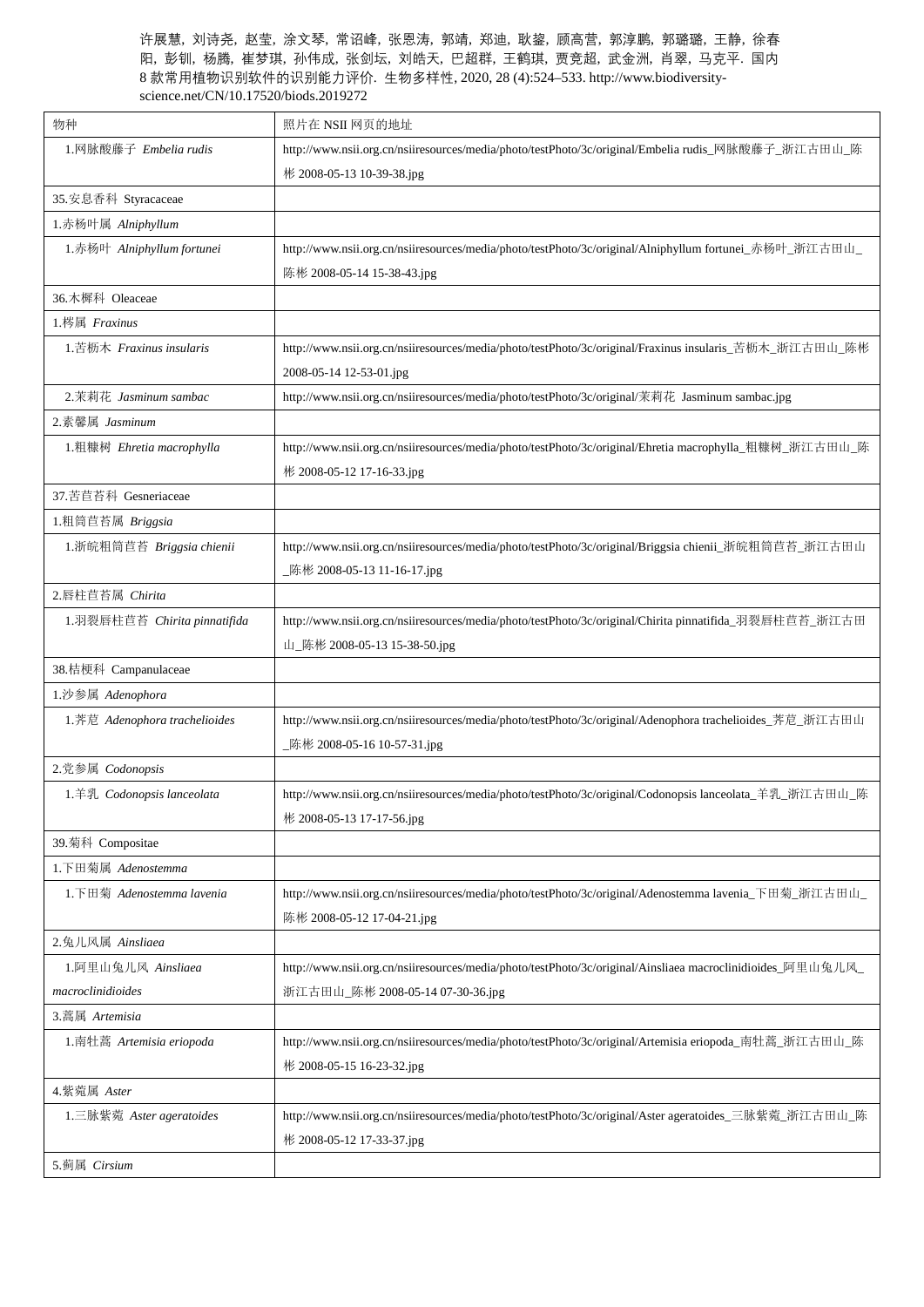| 物种                                | 照片在 NSII 网页的地址                                                                                             |
|-----------------------------------|------------------------------------------------------------------------------------------------------------|
| 1.蓟 Cirsium japonicum             | http://www.nsii.org.cn/nsiiresources/media/photo/testPhoto/3c/original/Cirsium japonicum_蓟_浙江古田山_陈彬        |
|                                   | 2008-05-12 16-44-19.jpg                                                                                    |
| 6.野茼蒿属 Crassocephalum             |                                                                                                            |
| 1.野茼蒿 Crassocephalum crepidioides | http://www.nsii.org.cn/nsiiresources/media/photo/testPhoto/3c/original/Crassocephalum crepidioides_野茼蒿_浙江古 |
|                                   | 田山_陈彬 2008-05-15 17-00-27.jpg                                                                              |
| 7.黄瓜菜属 Crepidiastrum              |                                                                                                            |
| 1. 黄瓜菜 Crepidiastrum denticulatum | http://www.nsii.org.cn/nsiiresources/media/photo/testPhoto/3c/original/Crepidiastrum denticulatum_黄瓜菜_浙江古  |
|                                   | 田山_陈彬 2008-05-12 17-00-37.jpg                                                                              |
| 8. 飞蓬属 Erigeron                   |                                                                                                            |
| $1.$ 一年蓬 Erigeron annuus          | http://www.nsii.org.cn/nsiiresources/media/photo/testPhoto/3c/original/Erigeron annuus_一年蓬_浙江古田山_陈彬        |
|                                   | 2008-05-12 17-13-27.jpg                                                                                    |
| 2. 一年蓬 Erigeron annuus            | http://www.nsii.org.cn/nsiiresources/media/photo/testPhoto/3c/original/Erigeron annuus_一年蓬_浙江古田山_陈彬        |
|                                   | 2008-05-12 17-29-37.jpg                                                                                    |
| 40.百合科 Liliaceae                  |                                                                                                            |
| 1.粉条儿菜属 Aletris                   |                                                                                                            |
| 1.粉条儿菜 Aletris spicata            | http://www.nsii.org.cn/nsiiresources/media/photo/testPhoto/3c/original/Aletris spicata_粉条儿菜_浙江古田山_陈彬       |
|                                   | 2008-05-14 09-33-09.jpg                                                                                    |
| 2.萱草属 Hemerocallis                |                                                                                                            |
| 1.萱草 Hemerocallis fulva           | http://www.nsii.org.cn/nsiiresources/media/photo/testPhoto/3c/original/Hemerocallis fulva_萱草_浙江古田山_陈彬      |
|                                   | 2008-05-14 11-49-03.jpg                                                                                    |
| 41.薯蓣科 Dioscoreaceae              |                                                                                                            |
| 1.薯蓣属 Dioscorea                   |                                                                                                            |
| 1.日本薯蓣 Dioscorea japonica         | http://www.nsii.org.cn/nsiiresources/media/photo/testPhoto/3c/original/Dioscorea japonica_日本薯蓣_浙江古田山_      |
|                                   | 陈彬 2008--05-15 15-32-14.jpg                                                                                |
| 2.日本薯蓣 Dioscorea japonica         | http://www.nsii.org.cn/nsiiresources/media/photo/testPhoto/3c/original/Dioscorea japonica_日本薯蓣_浙江古田山_      |
|                                   | 陈彬 2008-05-13 16-32-32.jpg                                                                                 |
| 42.天南星科 Araceae                   |                                                                                                            |
| 1.菖蒲属 Acorus                      |                                                                                                            |
| 1.金钱蒲 Acorus gramineus            | http://www.nsii.org.cn/nsiiresources/media/photo/testPhoto/3c/original/Acorus gramineus_金钱蒲_浙江古田山_陈        |
|                                   | 彬 2008-05-15 14-32-22.jpg                                                                                  |
| 2.天南星属 Arisaema                   |                                                                                                            |
| 1.灯台莲 Arisaema bockii             | http://www.nsii.org.cn/nsiiresources/media/photo/testPhoto/3c/original/Arisaema bockii_灯台莲_浙江古田山_陈彬        |
|                                   | 2008-05-16 10-09-28.jpg                                                                                    |
| 2. 一把伞南星 Arisaema erubescens      | http://www.nsii.org.cn/nsiiresources/media/photo/testPhoto/3c/original/Arisaema erubescens_一把伞南星_浙江古田      |
|                                   | 山_陈彬 2008-05-14 11-21-53.jpg                                                                               |
| 43.姜科 Zingiberaceae               |                                                                                                            |
| 1.山姜属 Alpinia                     |                                                                                                            |
| 1.山姜 Alpinia japonica             | http://www.nsii.org.cn/nsiiresources/media/photo/testPhoto/3c/original/Alpinia japonica_山姜_浙江古田山_陈彬        |
|                                   | 2008-05-13 08-32-24.jpg                                                                                    |
| 2.山姜 Alpinia japonica             | http://www.nsii.org.cn/nsiiresources/media/photo/testPhoto/3c/original/Alpinia japonica_山姜_浙江古田山_陈彬        |
|                                   | 2008-05-13 08-35-27.jpg                                                                                    |
| 44.兰科 Orchidaceae                 |                                                                                                            |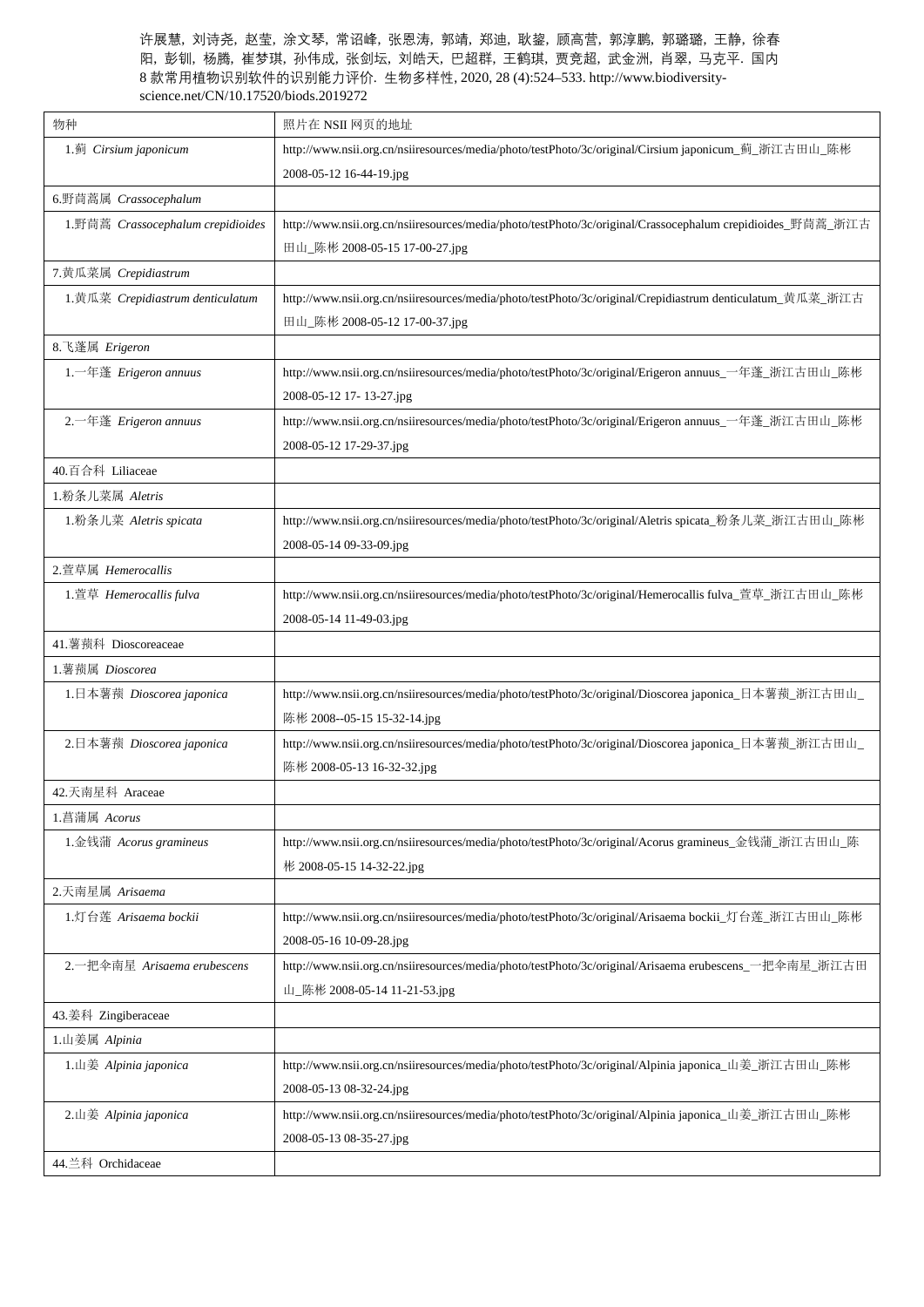| 物种                                                                                                                                          | 照片在 NSII 网页的地址                                                                                                  |
|---------------------------------------------------------------------------------------------------------------------------------------------|-----------------------------------------------------------------------------------------------------------------|
| 1.头蕊兰属 Cephalanthera                                                                                                                        |                                                                                                                 |
| 1. 金兰 Cephalanthera falcata                                                                                                                 | http://www.nsii.org.cn/nsiiresources/media/photo/testPhoto/3c/original/Cephalanthera falcata_金兰_浙江古田山_陈         |
|                                                                                                                                             | 彬 2008-05-14 09-23-25.jpg                                                                                       |
| $2.\n  2.② \n  2.③ \n  2.③ \n  2.③ \n  2.③ \n  2.③ \n  3.③ \n  3.③ \n  3.③ \n  3.③ \n  3.③ \n  3.③ \n  3.③ \n  3.③ \n  3.③ \n  3.③ \n  3.③$ | http://www.nsii.org.cn/nsiiresources/media/photo/testPhoto/3c/original/Cephalanthera falcata_金兰_浙江古田山_陈         |
|                                                                                                                                             | 彬 2008-05-14 09-23-28.jpg                                                                                       |
| 2.兰属 Cymbidium                                                                                                                              |                                                                                                                 |
| 1.多花兰 Cymbidium floribundum                                                                                                                 | http://www.nsii.org.cn/nsiiresources/media/photo/testPhoto/3c/original/Cymbidium floribundum_多花兰_浙江古田           |
|                                                                                                                                             | 山_陈彬 2008-05-15 17-52-42.jpg                                                                                    |
| 四、温带区                                                                                                                                       |                                                                                                                 |
| 1.松科 Pinaceae                                                                                                                               |                                                                                                                 |
| 1.冷杉属 Abies                                                                                                                                 |                                                                                                                 |
| 1.臭冷杉 Abies nephrolepis                                                                                                                     | http://www.nsii.org.cn/nsiiresources/media/photo/testPhoto/2x/original/臭冷杉 (2).JPG                              |
| 2.臭冷杉 Abies nephrolepis                                                                                                                     | http://www.nsii.org.cn/nsiiresources/media/photo/testPhoto/2x/original/臭冷杉 0882722.JPG                          |
| 2.云杉属 Picea                                                                                                                                 |                                                                                                                 |
| 1.鱼鳞云杉 Picea jezoensis var.                                                                                                                 | http://www.nsii.org.cn/nsiiresources/media/photo/testPhoto/2x/original/鱼鳞云杉 2940.JPG                            |
| microsperma                                                                                                                                 |                                                                                                                 |
| 2.鱼鳞云杉 Picea jezoensis var.                                                                                                                 | http://www.nsii.org.cn/nsiiresources/media/photo/testPhoto/2x/original/鱼鳞云杉 1989.JPG                            |
| microsperma                                                                                                                                 |                                                                                                                 |
| 3.松属 Pinus                                                                                                                                  |                                                                                                                 |
| 1.长白松 Pinus sylvestris var.                                                                                                                 | http://www.nsii.org.cn/nsiiresources/media/photo/testPhoto/2x/original/长白松 DSC_0094.JPG                         |
| sylvestriformis                                                                                                                             |                                                                                                                 |
| 2.红松 Pinus koraiensis                                                                                                                       | http://www.nsii.org.cn/nsiiresources/media/photo/testPhoto/2x/original/红松 DSC_4347.JPG                          |
| 3.红松 Pinus koraiensis                                                                                                                       | http://www.nsii.org.cn/nsiiresources/media/photo/testPhoto/2x/original/红松 周海成 0812513.JPG                       |
| 4. 落叶松属 Larix                                                                                                                               |                                                                                                                 |
| 1. 落叶松 Larix gmelinii                                                                                                                       | http://www.nsii.org.cn/nsiiresources/media/photo/testPhoto/2x/original/落叶松 P6140760.JPG                         |
| 2.落叶松 Larix gmelinii                                                                                                                        | http://www.nsii.org.cn/nsiiresources/media/photo/testPhoto/2x/original/落叶松 (22).JPG                             |
| 2.桦木科 Betulaceae                                                                                                                            |                                                                                                                 |
| 1.桤木属 Alnus                                                                                                                                 |                                                                                                                 |
| 1. 东北桤木 Alnus mandshurica                                                                                                                   | http://www.nsii.org.cn/nsiiresources/media/photo/testPhoto/2x/original/东北桤木 DSC_6028.JPG                        |
| 2.桦木属 Betula                                                                                                                                |                                                                                                                 |
| 1.黑桦 Betula dahurica                                                                                                                        | http://www.nsii.org.cn/nsiiresources/media/photo/testPhoto/2x/original/黑桦 Betula dahurica 0206.JPG              |
| 2.岳桦 Betula ermanii var. ermanii                                                                                                            | http://www.nsii.org.cn/nsiiresources/media/photo/testPhoto/2x/original/岳桦 周海成 雌果穗 2000m 7959.JPG                |
| 3.白桦 Betula platyphylla                                                                                                                     | http://www.nsii.org.cn/nsiiresources/media/photo/testPhoto/2x/original/白桦 Betula platyphylla Betula szechuanica |
|                                                                                                                                             | DSC_2730.JPG                                                                                                    |
| 3.壳斗科 Fagaceae                                                                                                                              |                                                                                                                 |
| 1.栎属 Quercus                                                                                                                                |                                                                                                                 |
| 1.蒙古栎 Quercus mongolica                                                                                                                     | http://www.nsii.org.cn/nsiiresources/media/photo/testPhoto/2x/original/蒙古栎 种子 4548.JPG                          |
| 4.榆科 Ulmaceae                                                                                                                               |                                                                                                                 |
| 1.榆属 Ulmus                                                                                                                                  |                                                                                                                 |
| 1.春榆 Ulmus davidiana var. japonica                                                                                                          | http://www.nsii.org.cn/nsiiresources/media/photo/testPhoto/2x/original/春榆.JPG                                   |
| 2.春榆 Ulmus davidiana var. japonica                                                                                                          | http://www.nsii.org.cn/nsiiresources/media/photo/testPhoto/2x/original/春榆 Ulmus davidiana var japonica          |
|                                                                                                                                             | DSCN0098.JPG                                                                                                    |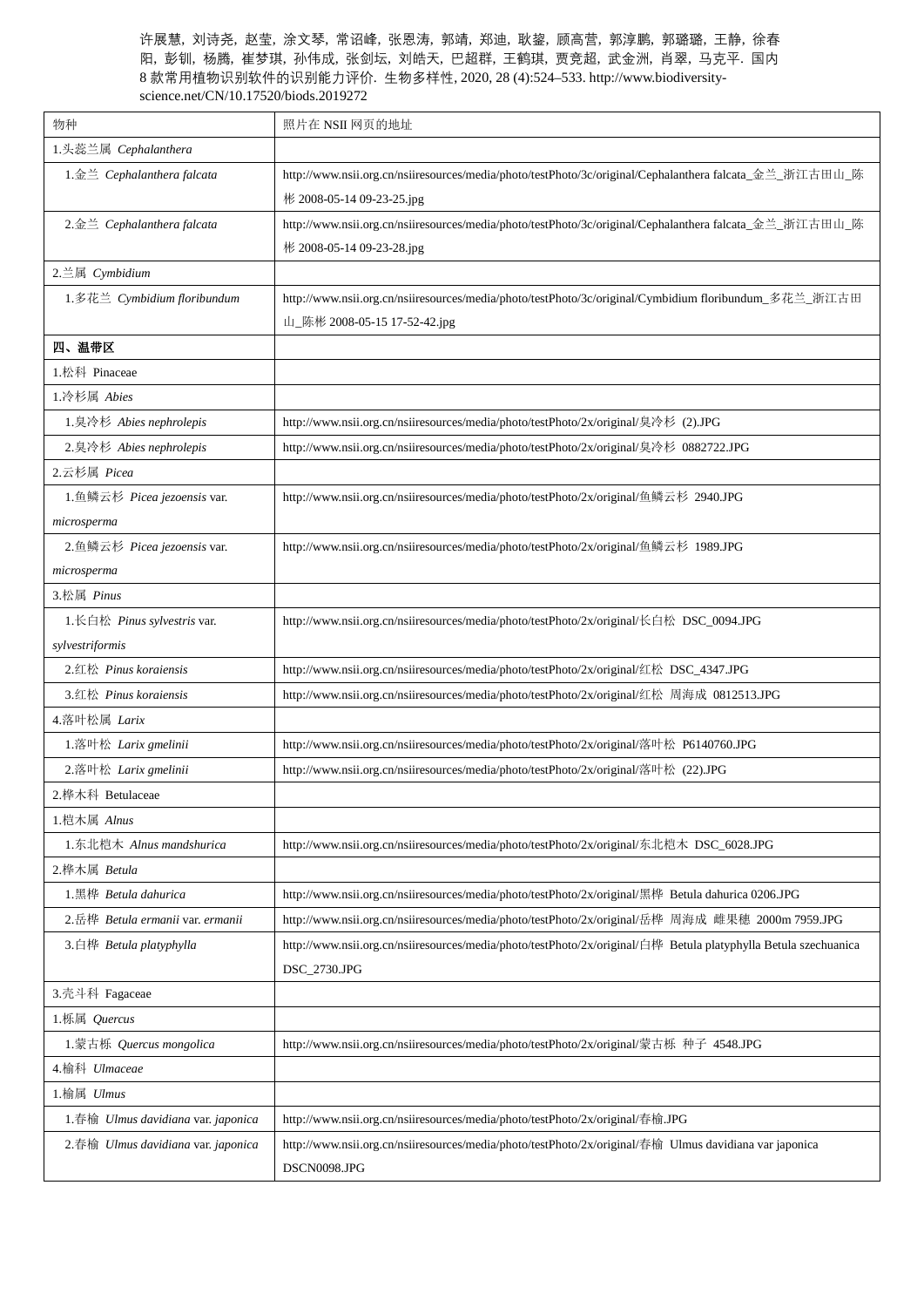| 物种                                               | 照片在 NSII 网页的地址                                                                                           |
|--------------------------------------------------|----------------------------------------------------------------------------------------------------------|
| 3.春榆 Ulmus davidiana var. japonica               | http://www.nsii.org.cn/nsiiresources/media/photo/testPhoto/2x/original/春榆 Ulmus davidiana var japonica   |
|                                                  | DSCN0097.JPG                                                                                             |
| 4. 裂叶榆 Ulmus laciniata                           | http://www.nsii.org.cn/nsiiresources/media/photo/testPhoto/2x/original/裂叶榆 DSC_0178.jpg                  |
| 4.石竹科 Caryophyllaceae                            |                                                                                                          |
| 1.繁缕属 Stellaria                                  |                                                                                                          |
| 1.叉歧繁缕 Stellaria dichotoma                       | http://www.nsii.org.cn/nsiiresources/media/photo/testPhoto/2x/original/叉歧繁缕 DSC_2335.JPG                 |
| 5.木兰科 Magnoliaceae                               |                                                                                                          |
| 1.五味子属 Schisandra                                |                                                                                                          |
| $1. \overline{\text{H}}$ 味子 Schisandra chinensis | http://www.nsii.org.cn/nsiiresources/media/photo/testPhoto/2x/original/五味子.JPG                           |
| 6.毛茛科 Ranunculaceae                              |                                                                                                          |
| 1.侧金盏花属 Adonis                                   |                                                                                                          |
| 1.侧金盏花 Adonis amurensis                          | http://www.nsii.org.cn/nsiiresources/media/photo/testPhoto/2x/original/侧金盏花 (2).JPG                      |
| 2.辽吉侧金盏 Adonis pseudoamurensis                   | http://www.nsii.org.cn/nsiiresources/media/photo/testPhoto/2x/original/辽吉侧金盏.JPG                         |
| 2.银莲花属 Anemone                                   |                                                                                                          |
| 1.钝裂银莲花 Anemone obtusiloba                       | http://www.nsii.org.cn/nsiiresources/media/photo/testPhoto/2x/original/钝裂银莲花 SC_3209.JPG                 |
| 3.耧斗菜属 Aquilegia                                 |                                                                                                          |
| 1.长白耧斗菜 Aquilegia flabellata                     | http://www.nsii.org.cn/nsiiresources/media/photo/testPhoto/2x/original/长白耧斗菜 Aquilegia flabellata        |
|                                                  | DSC_6290.JPG                                                                                             |
| 2.长白耧斗菜 Aquilegia flabellata                     | http://www.nsii.org.cn/nsiiresources/media/photo/testPhoto/2x/original/长白耧斗菜 Aquilegia flabellata        |
|                                                  | DSC_5997.JPG                                                                                             |
| 3.长白耧斗菜 Aquilegia flabellata                     | http://www.nsii.org.cn/nsiiresources/media/photo/testPhoto/2x/original/长白耧斗菜 Aquilegia flabellata        |
|                                                  | DSC_5984.JPG                                                                                             |
| 4.驴蹄草属 Caltha                                    |                                                                                                          |
| 1.驴蹄草 Caltha palustris                           | http://www.nsii.org.cn/nsiiresources/media/photo/testPhoto/2x/original/驴蹄草 (9).JPG                       |
| 5.铁线莲属 Clematis                                  |                                                                                                          |
| 1.槭叶铁线莲 Clematis acerifolia                      | http://www.nsii.org.cn/nsiiresources/media/photo/testPhoto/2x/original/槭叶铁线莲.JPG                         |
| 7.猕猴桃科 Actinidiaceae                             |                                                                                                          |
| 1.猕猴桃属 Actinidia                                 |                                                                                                          |
| 1.狗枣猕猴桃 Actinidia kolomikta                      | http://www.nsii.org.cn/nsiiresources/media/photo/testPhoto/2x/original/狗枣猕猴桃 (1).JPG                     |
| 8. 罂粟科 Papaveraceae                              |                                                                                                          |
| 1.荷青花属 Hylomecon                                 |                                                                                                          |
| 1.荷青花 Hylomecon japonica                         | http://www.nsii.org.cn/nsiiresources/media/photo/testPhoto/2x/original/荷青花 (2).JPG                       |
| 2. 罂粟属 Papaver                                   |                                                                                                          |
| 1. 高山罂粟 Papaver alpinum                          | http://www.nsii.org.cn/nsiiresources/media/photo/testPhoto/2x/original/高山罂粟 Papaver alpinum DSC_7247.JPG |
| 2. 高山罂粟 Papaver alpinum                          | http://www.nsii.org.cn/nsiiresources/media/photo/testPhoto/2x/original/高山罂粟 Papaver alpinum DSC_7248.JPG |
| 9.十字花科 Cruciferae                                |                                                                                                          |
| 1. 念珠芥属 Torularia                                |                                                                                                          |
| 1.蚓果芥 Torularia humilis                          | http://www.nsii.org.cn/nsiiresources/media/photo/testPhoto/2x/original/蚓果芥.JPG                           |
| 10.景天科 Crassulaceae                              |                                                                                                          |
| 1.红景天属 Rhodiola                                  |                                                                                                          |
| 1. 高山红景天 Rhodiola cretinii subsp.                | http://www.nsii.org.cn/nsiiresources/media/photo/testPhoto/2x/original/高山红景天 DSC_6100.JPG                |
| sino-alpina                                      |                                                                                                          |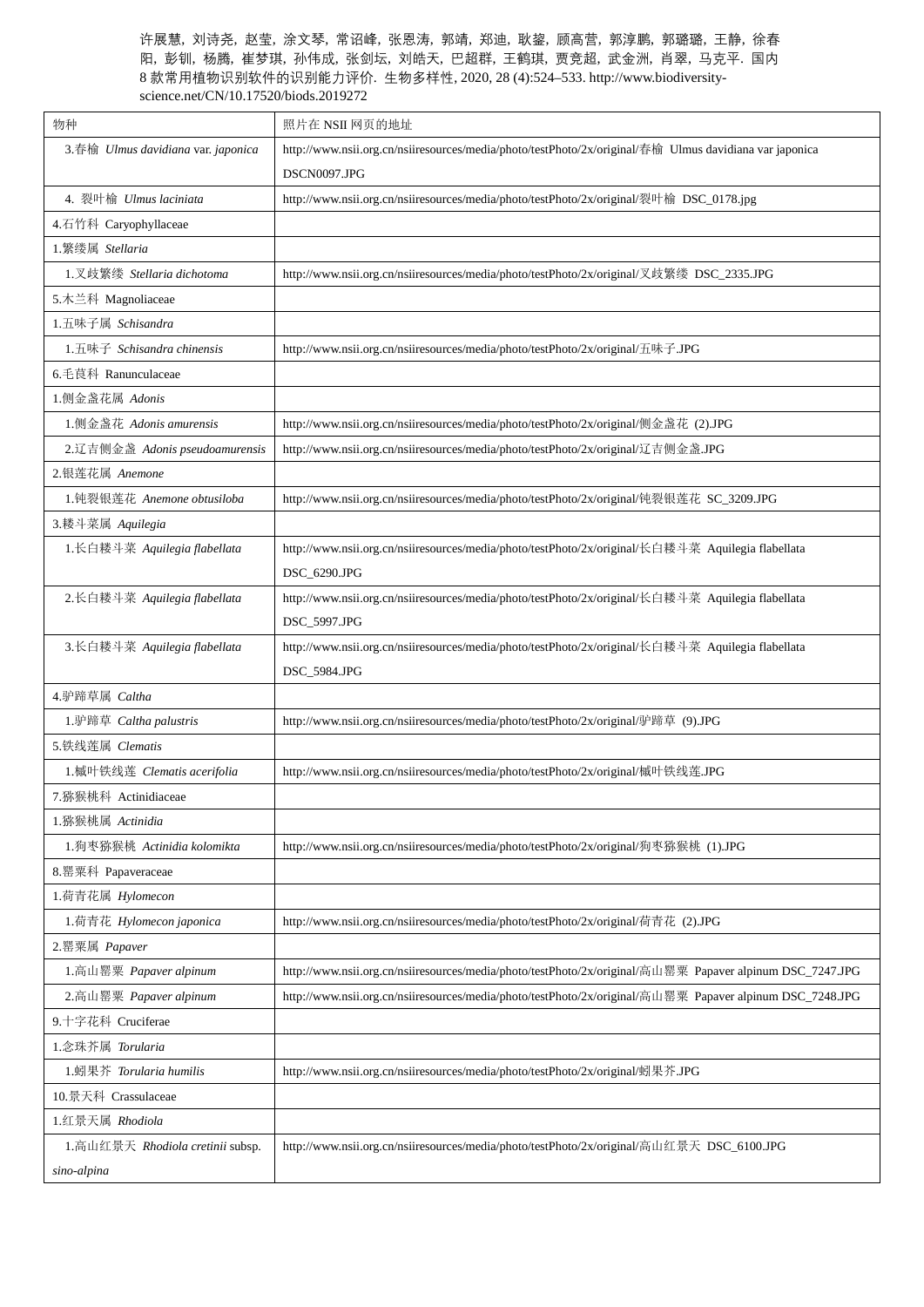| 物种                                   | 照片在 NSII 网页的地址                                                                                           |
|--------------------------------------|----------------------------------------------------------------------------------------------------------|
| 2. 高山红景天 Rhodiola cretinii subsp.    | http://www.nsii.org.cn/nsiiresources/media/photo/testPhoto/2x/original/高山红景天 DSC_6106.JPG                |
| sino-alpina                          |                                                                                                          |
| 3. 高山红景天 Rhodiola cretinii subsp.    | http://www.nsii.org.cn/nsiiresources/media/photo/testPhoto/2x/original/高山红景天 DSC_6477.JPG                |
| sino-alpina                          |                                                                                                          |
| 4.红景天 Rhodiola cretinii subsp. sino- | http://www.nsii.org.cn/nsiiresources/media/photo/testPhoto/2x/original/红景天 DSC_2842.JPG                  |
| alpina                               |                                                                                                          |
| 2.景天属 Sedum                          |                                                                                                          |
| 1. 费菜 Sedum aizoon                   | http://www.nsii.org.cn/nsiiresources/media/photo/testPhoto/2x/original/费菜 DSC_2533.JPG                   |
| 11.虎耳草科 Saxifragaceae                |                                                                                                          |
| 1.金腰属 Chrysosplenium                 |                                                                                                          |
| 1.五台金腰 Chrysosplenium                | http://www.nsii.org.cn/nsiiresources/media/photo/testPhoto/2x/original/五台金腰 DSC_3325.JPG                 |
| serreanum                            |                                                                                                          |
| 2.茶藨子属 Ribes                         |                                                                                                          |
| 1.刺果茶藨子 Ribes burejense              | http://www.nsii.org.cn/nsiiresources/media/photo/testPhoto/2x/original/刺果茶藨子 DSC_2365.JPG                |
| 12. 蔷薇科 Rosaceae                     |                                                                                                          |
| 1.仙女木属 Dryas                         |                                                                                                          |
| 1.仙女木 Dryas octopetala               | http://www.nsii.org.cn/nsiiresources/media/photo/testPhoto/2x/original/仙女木 Dryas octopetala P7011199.JPG |
| 2.仙女木 Dryas octopetala               | http://www.nsii.org.cn/nsiiresources/media/photo/testPhoto/2x/original/仙女木 DSC_5843.JPG                  |
| 3.仙女木 Dryas octopetala               | http://www.nsii.org.cn/nsiiresources/media/photo/testPhoto/2x/original/仙女木.JPG                           |
| 2.草莓属 Fragaria                       |                                                                                                          |
| 1.野草莓 Fragaria vesca                 | http://www.nsii.org.cn/nsiiresources/media/photo/testPhoto/2x/original/野草莓.JPG                           |
| 3.委陵菜属 Potentilla                    |                                                                                                          |
| 1.银露梅 Potentilla glabra              | http://www.nsii.org.cn/nsiiresources/media/photo/testPhoto/2x/original/银露梅 DSC_5663.JPG                  |
| 4.蔷薇属 Rosa                           |                                                                                                          |
| 1. 刺蔷薇 Rosa acicularis               | http://www.nsii.org.cn/nsiiresources/media/photo/testPhoto/2x/original/刺蔷薇 DSC_6790.JPG                  |
| 2. 刺蔷薇 Rosa acicularis               | http://www.nsii.org.cn/nsiiresources/media/photo/testPhoto/2x/original/刺蔷薇 Rosa acicularis P6140724.JPG  |
| 3.美蔷薇 Rosa bella                     | http://www.nsii.org.cn/nsiiresources/media/photo/testPhoto/2x/original/美蔷薇 DSC_2406.JPG                  |
| 5.花揪属 Sorbus                         |                                                                                                          |
| 1.花楸树 Sorbus pohuashanensis          | http://www.nsii.org.cn/nsiiresources/media/photo/testPhoto/2x/original/花楸树 DSC_0162.JPG                  |
| 6.悬钩子属 Rubus                         |                                                                                                          |
| 1.山楂叶悬钩子 Rubus crataegifolius        | http://www.nsii.org.cn/nsiiresources/media/photo/testPhoto/2x/original/山楂叶悬钩子.JPG                        |
| 13.豆科 Fabaceae                       |                                                                                                          |
| 1.马鞍树属 Maackia                       |                                                                                                          |
| 1.朝鲜槐 Maackia amurensis              | http://www.nsii.org.cn/nsiiresources/media/photo/testPhoto/2x/original/朝鲜槐 DSC_6656.JPG                  |
| 14.槭树科 Aceraceae                     |                                                                                                          |
| 1.槭属 Acer                            |                                                                                                          |
| 1.簇毛槭 Acer barbinerve                | http://www.nsii.org.cn/nsiiresources/media/photo/testPhoto/2x/original/簇毛槭 (3).JPG                       |
| 2.色木槭 Acer mono                      | http://www.nsii.org.cn/nsiiresources/media/photo/testPhoto/2x/original/色木槭 DSC_0604.JPG                  |
| 3.假色槭 Acer pseudosieboldianum        | http://www.nsii.org.cn/nsiiresources/media/photo/testPhoto/2x/original/假色槭.JPG                           |
| 4.假色槭 Acer pseudosieboldianum        | http://www.nsii.org.cn/nsiiresources/media/photo/testPhoto/2x/original/紫花槭 DSC_3855.JPG                  |
| 5.花楷槭 Acer ukurunduense              | http://www.nsii.org.cn/nsiiresources/media/photo/testPhoto/2x/original/花楷槭 (2).JPG                       |
| 15.卫矛科 Celastraceae                  |                                                                                                          |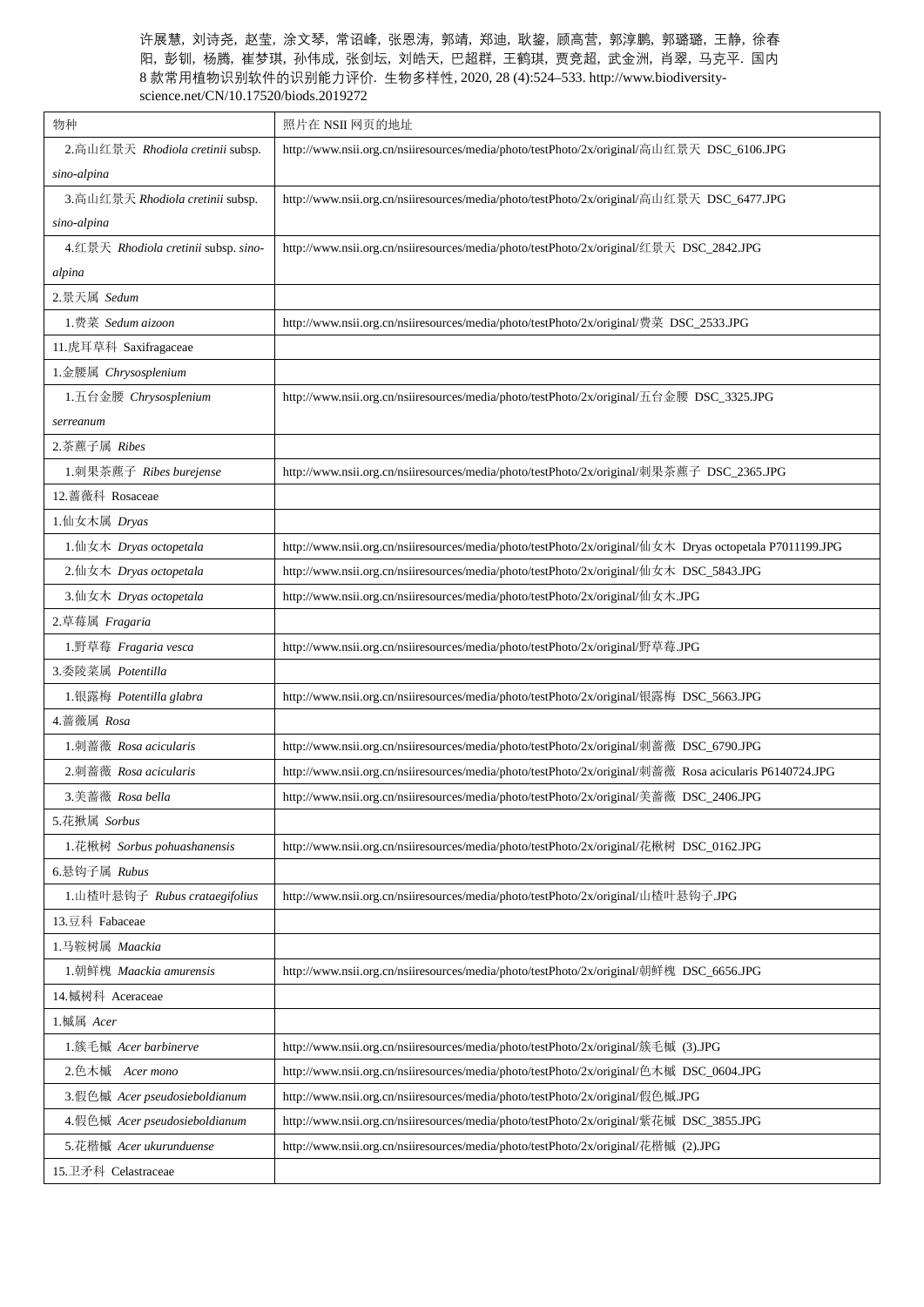| 物种                               | 照片在 NSII 网页的地址                                                                                |
|----------------------------------|-----------------------------------------------------------------------------------------------|
| 1.卫矛属 Euonymus                   |                                                                                               |
| 1.瘤枝卫矛 Euonymus verrucosus       | http://www.nsii.org.cn/nsiiresources/media/photo/testPhoto/2x/original/瘤枝卫矛 (11).JPG          |
| 16.五加科 Araliaceae                |                                                                                               |
| 1.五加属 Acanthopanax               |                                                                                               |
| 1. 刺五加 Acanthopanax senticosus   | http://www.nsii.org.cn/nsiiresources/media/photo/testPhoto/2x/original/刺五加 (16).JPG           |
| 17.椴树科 Tiliaceae                 |                                                                                               |
| 1.椴树属 Tilia                      |                                                                                               |
| 1. 紫椴 Tilia amurensis            | http://www.nsii.org.cn/nsiiresources/media/photo/testPhoto/2x/original/紫椴 DSC_8542.JPG        |
| 18.鹿蹄草科 Pyrolaceae               |                                                                                               |
| 1.鹿蹄草属 Pyrola                    |                                                                                               |
| 1.红花鹿蹄草 Pyrola incarnata         | http://www.nsii.org.cn/nsiiresources/media/photo/testPhoto/2x/original/红花鹿蹄草.jpg              |
| 2.红花鹿蹄草 Pyrola incarnata         | http://www.nsii.org.cn/nsiiresources/media/photo/testPhoto/2x/original/红花鹿蹄草 DSC_2602.jpg     |
| 2.假水晶兰属 Cheilotheca              |                                                                                               |
| 1.球果假水晶兰 Cheilotheca humilis     | http://www.nsii.org.cn/nsiiresources/media/photo/testPhoto/2x/original/球果假水晶兰.JPG             |
| 19.杜鹃花科 Ericaceae                |                                                                                               |
| 1.杜香属 Ledum                      |                                                                                               |
| 1.杜香 Ledum palustre              | http://www.nsii.org.cn/nsiiresources/media/photo/testPhoto/2x/original/杜香 DSC_5233.JPG        |
| 2.松毛翠属 Phyllodoce                |                                                                                               |
| 1.松毛翠 Phyllodoce caerulea        | http://www.nsii.org.cn/nsiiresources/media/photo/testPhoto/2x/original/松毛翠.JPG                |
| 2.松毛翠 Phyllodoce caerulea        | http://www.nsii.org.cn/nsiiresources/media/photo/testPhoto/2x/original/松毛翠 周海成 9853.JPG       |
| 2.杜鹃属 Rhododendron               |                                                                                               |
| 1.牛皮杜鹃 Rhododendron aureum       | http://www.nsii.org.cn/nsiiresources/media/photo/testPhoto/2x/original/牛皮杜鹃 周海成 花 9840.JPG    |
| 2.牛皮杜鹃 Rhododendron aureum       | http://www.nsii.org.cn/nsiiresources/media/photo/testPhoto/2x/original/牛皮杜鹃 周海成 苔原 281.JPG    |
| 3.苞叶杜鹃 Rhododendron bracteatum   | http://www.nsii.org.cn/nsiiresources/media/photo/testPhoto/2x/original/苞叶杜鹃.JPG               |
| 4.苞叶杜鹃 Rhododendron bracteatum   | http://www.nsii.org.cn/nsiiresources/media/photo/testPhoto/2x/original/苞叶杜鹃 周海成 花 西大坡 243.JPG |
| $5.$ 照山白 Rhododendron micranthum | http://www.nsii.org.cn/nsiiresources/media/photo/testPhoto/2x/original/照山白 DSC_2418.JPG       |
| 3.越桔属 Vaccinium                  |                                                                                               |
| 1.笃斯越桔 Vaccinium uliginosum      | http://www.nsii.org.cn/nsiiresources/media/photo/testPhoto/2x/original/笃斯越桔.JPG               |
| 2.笃斯越桔 Vaccinium uliginosum      | http://www.nsii.org.cn/nsiiresources/media/photo/testPhoto/2x/original/笃斯越橘 DSC_5937.JPG      |
| 3.笃斯越桔 Vaccinium uliginosum      | http://www.nsii.org.cn/nsiiresources/media/photo/testPhoto/2x/original/笃斯越橘 DSC_5796.JPG      |
| 4.笃斯越桔 Vaccinium uliginosum      | http://www.nsii.org.cn/nsiiresources/media/photo/testPhoto/2x/original/笃斯越橘 DSC_6813.JPG      |
| 20.报春花科 Primulaceae              |                                                                                               |
| 1.假报春属 Cortusa                   |                                                                                               |
| 1.假报春 Cortusa matthioli          | http://www.nsii.org.cn/nsiiresources/media/photo/testPhoto/2x/original/假报春 DSC_2655.jpg       |
| 2.报春花属 Primula                   |                                                                                               |
| 1.胭脂花 Primula maximowiczii       | http://www.nsii.org.cn/nsiiresources/media/photo/testPhoto/2x/original/胭脂花 DSC_2680.jpg       |
| 20.龙胆科 Gentianaceae              |                                                                                               |
| 1. 龙胆属 Gentiana                  |                                                                                               |
| 1.长白山龙胆 Gentiana jamesii         | http://www.nsii.org.cn/nsiiresources/media/photo/testPhoto/2x/original/长白山龙胆.JPG              |
| 2.睡菜属 Menyanthes                 |                                                                                               |
| 1.睡菜 Menyanthes trifoliata       | http://www.nsii.org.cn/nsiiresources/media/photo/testPhoto/2x/original/睡菜.JPG                 |
| 21.木樨科 Oleaceae                  |                                                                                               |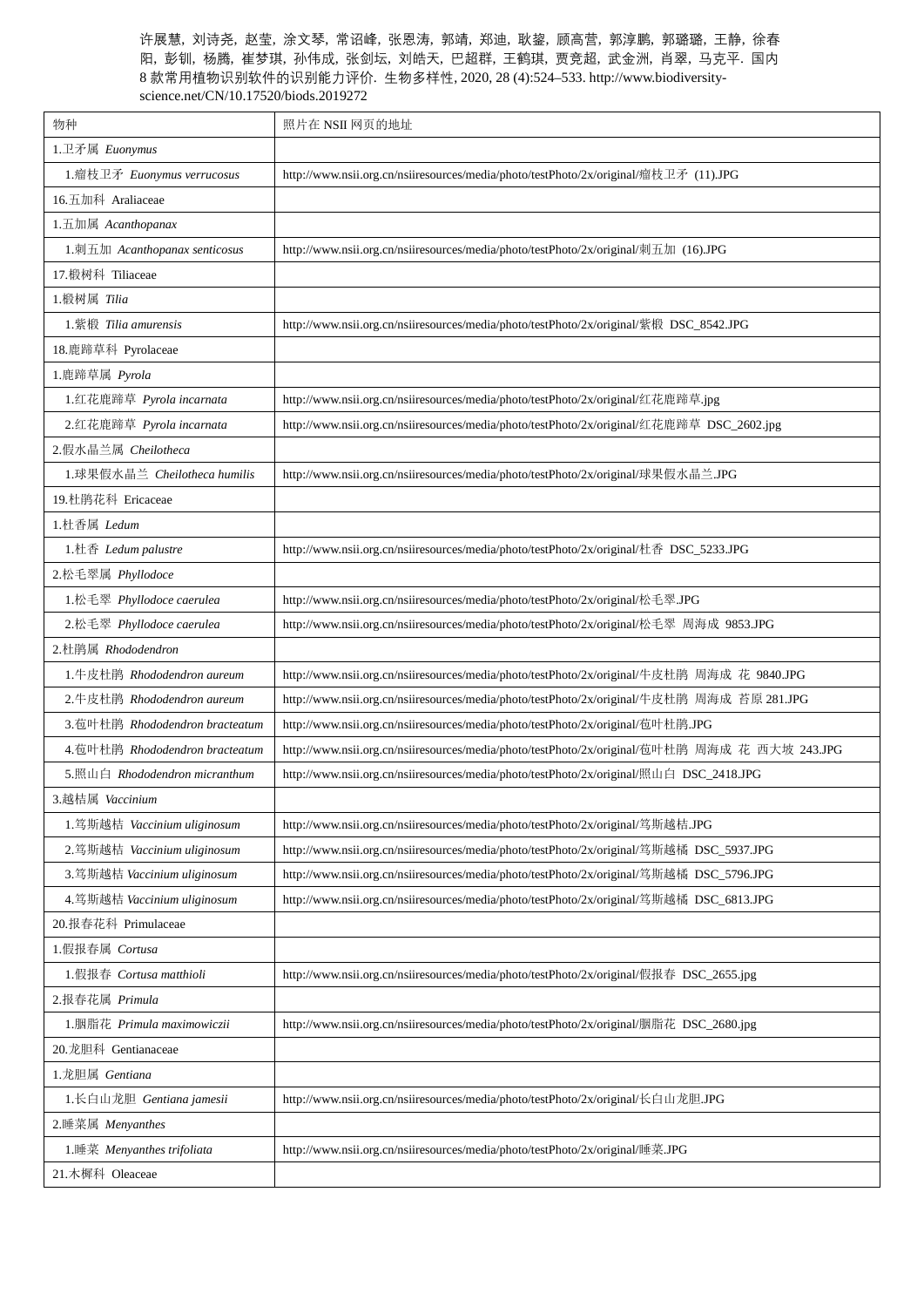| 物种                              | 照片在 NSII 网页的地址                                                                                   |
|---------------------------------|--------------------------------------------------------------------------------------------------|
| 1.梣属 Fraxinus                   |                                                                                                  |
| 1.水曲柳 Fraxinus mandschurica     | http://www.nsii.org.cn/nsiiresources/media/photo/testPhoto/2x/original/水曲柳 DSC_6627.JPG          |
| 22.萝藦科 Asclepiadaceae           |                                                                                                  |
| 1.鹅绒藤属 Cynanchum                |                                                                                                  |
| 1.竹灵消 Cynanchum inamoenum       | http://www.nsii.org.cn/nsiiresources/media/photo/testPhoto/2x/original/竹灵消 DSC_2449.JPG          |
| 23.花荵科 Polemoniaceae            |                                                                                                  |
| 1.花荵属 Polemonium                |                                                                                                  |
| 1.花荵 Polemonium coeruleum       | http://www.nsii.org.cn/nsiiresources/media/photo/testPhoto/2x/original/花荵.JPG                    |
| 24.紫草科 Boraginaceae             |                                                                                                  |
| 1.勿忘草属 Myosotis                 |                                                                                                  |
| 1.勿忘草 Myosotis silvatica        | http://www.nsii.org.cn/nsiiresources/media/photo/testPhoto/2x/original/勿忘草 DSC_2795.jpg          |
| 25.玄参科 Scrophulariaceae         |                                                                                                  |
| 1.婆婆纳属 Veronica                 |                                                                                                  |
| 1.长白婆婆纳 Veronica stelleri var.  | http://www.nsii.org.cn/nsiiresources/media/photo/testPhoto/2x/original/长白婆婆纳.JPG                 |
| longistyla                      |                                                                                                  |
| 26.列当科 Orobanchaceae            |                                                                                                  |
| 1.黄筒花属 Phacellanthus            |                                                                                                  |
| 1.黄筒花 Phacellanthus tubiflorus  | http://www.nsii.org.cn/nsiiresources/media/photo/testPhoto/2x/original/黄筒花.JPG                   |
| 27.菊科 Compositae                |                                                                                                  |
| 1.菊属 Dendranthema               |                                                                                                  |
| 1.小山菊 Dendranthema oreastrum    | http://www.nsii.org.cn/nsiiresources/media/photo/testPhoto/2x/original/小山菊 DSC_6195.JPG          |
| 2.小山菊 Dendranthema oreastrum    | http://www.nsii.org.cn/nsiiresources/media/photo/testPhoto/2x/original/小山菊.JPG                   |
| 2.橐吾属 Ligularia                 |                                                                                                  |
| 1.狭苞橐吾 Ligularia intermedia     | http://www.nsii.org.cn/nsiiresources/media/photo/testPhoto/2x/original/狭苞橐吾 DSC_2357.JPG         |
| 2.西伯利亚橐吾 Ligularia sibirica     | http://www.nsii.org.cn/nsiiresources/media/photo/testPhoto/2x/original/西伯利亚橐吾 DSC_3779.jpg       |
| 3.蜂斗菜属 Petasites                |                                                                                                  |
| 1.蜂斗菜 Petasites japonicus       | http://www.nsii.org.cn/nsiiresources/media/photo/testPhoto/2x/original/蜂斗菜.JPG                   |
| 4.风毛菊属 Saussurea                |                                                                                                  |
| 1.高岭风毛菊 Saussurea tomentosa     | http://www.nsii.org.cn/nsiiresources/media/photo/testPhoto/2x/original/高岭风毛菊 Saussurea tomentosa |
|                                 | DSC_5607.JPG                                                                                     |
| 2. 高岭风毛菊 Saussurea tomentosa    | http://www.nsii.org.cn/nsiiresources/media/photo/testPhoto/2x/original/高岭风毛菊 Saussurea tomentosa |
|                                 | DSC_6509.JPG                                                                                     |
| 5.款冬属 Tussilago                 |                                                                                                  |
| 1.款冬 Tussilago farfara          | http://www.nsii.org.cn/nsiiresources/media/photo/testPhoto/2x/original/款冬.JPG                    |
| 28.忍冬科 Caprifoliaceae           |                                                                                                  |
| 1.忍冬属 Lonicera                  |                                                                                                  |
| 1.长白忍冬 Lonicera ruprechtiana    | http://www.nsii.org.cn/nsiiresources/media/photo/testPhoto/2x/original/长白忍冬 周海成 果 0812111.JPG    |
| 29.百合科 Liliaceae                |                                                                                                  |
| 1.铃兰属 Convallaria               |                                                                                                  |
| 1.铃兰 Convallaria majalis        | http://www.nsii.org.cn/nsiiresources/media/photo/testPhoto/2x/original/铃兰.JPG                    |
| 2.贝母属 Fritillaria               |                                                                                                  |
| 1.轮叶贝母 Fritillaria maximowiczii | http://www.nsii.org.cn/nsiiresources/media/photo/testPhoto/2x/original/轮叶贝母.JPG                  |